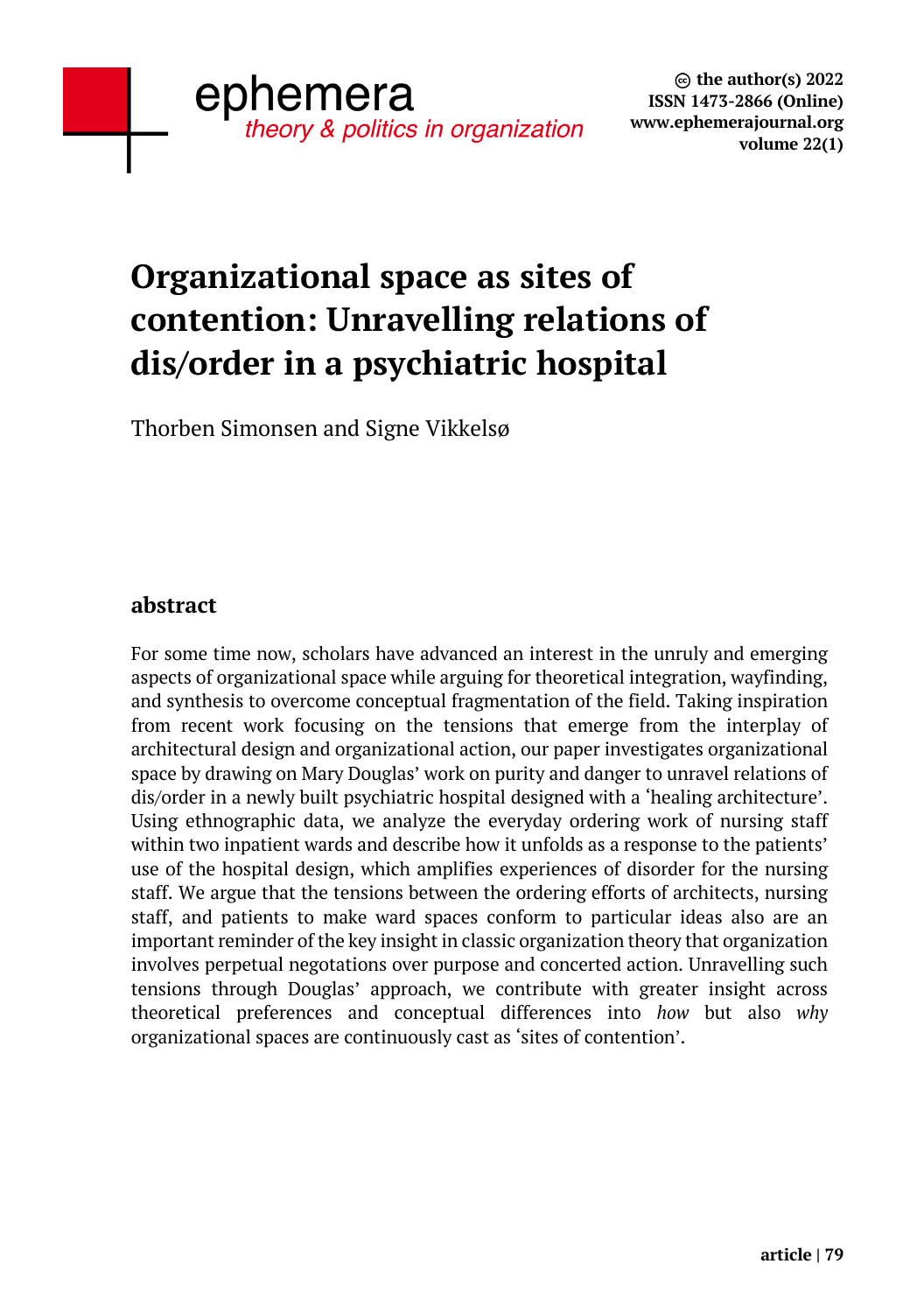## **Introduction**

Scholars in organization studies have long considered how architecture matters for organization (Borch, 2009; Dale and Burrell, 2008; Kornberger and Clegg, 2004), investigating how physical spaces facilitate and/or inhibit the people and organizational practices they contain (Baldry, 1999; Baldry and Barnes, 2012; Dale, 2005; Halford and Leonard, 2006). While in many early studies, as Taylor and Spicer (2007: 325) point out, architecture was cast as stable and fixed, recent scholarship encourages a less deterministic and more processual approach to understanding the performative and unruly aspects of organizational space (Best and Hindmarsh, 2019; Beyes and Steyaert, 2012; Cnossen and Bencherki, 2018; Jones et al., 2004; Ratner, 2019; Stephenson et al., 2020; Wasserman and Frenkel, 2015). Struggling to reconcile these and other approaches in order to overcome what is considered a growing conceptual fragmentation in the field, scholars have offered integrative or wayfinding frameworks (Beyes and Holt, 2020; Stephenson et al., 2020; Taylor and Spicer, 2007; Weinfurtner and Seidl, 2018). However, despite the insightful overviews, the attempts to synthesize continue rather than settle the debates.

A recent paper by Sivunen and Putnam (2020) takes a different approach to the question of organizational space, inviting a specific focus on the interplay or 'tensions' between order and disorder. While proposing to consider the simultaneity of order and disorder in organizing is not new (Cooper, 1986; Cooren and Caïdor, 2019; Kuhn and Burk, 2014; Munro, 2001; Putnam, 2019; Vásquez et al., 2016), we take inspiration from such work to investigate relations of dis/order in a newly built psychiatric hospital designed to have 'healing architecture'. Answering Putnam's (2019: 35) call for including 'bodies, space and places, that may lead to different types of tension in the interplay between order/disorder', we revitalize Mary Douglas' (1966) work on purity and danger. For Douglas (1966: 3), the relationships between space and meaning, order and disorder are tied to broader systems of classification and the conflicting efforts to make the world 'conform to an idea'. What constitutes a source of order for some may be experienced as a site of disorder for others.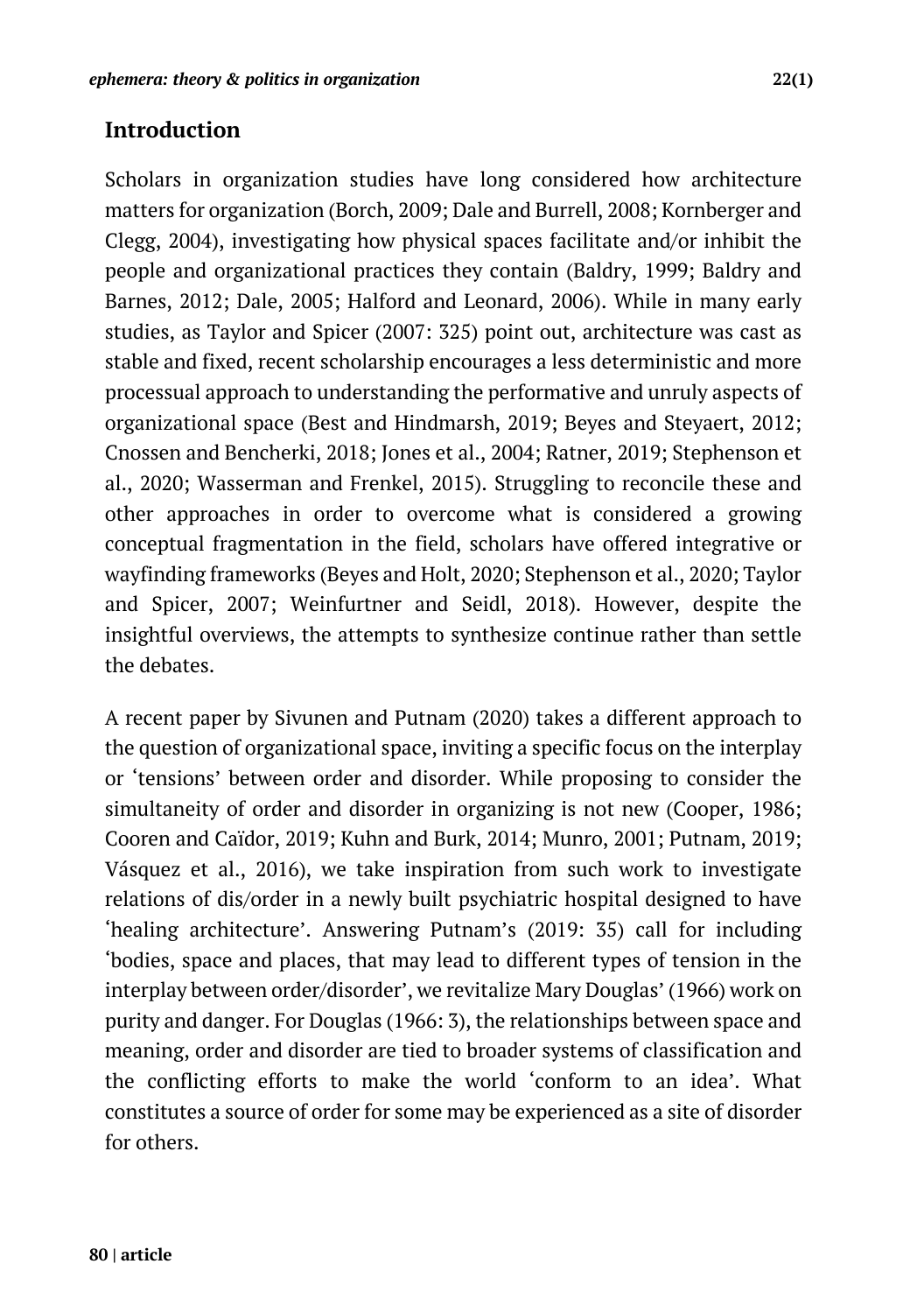Following Douglas' methodological encouragement to 'map the full range of dangers' (1966: 4), we investigate the daily ordering work of nursing staff within two inpatient wards and describe how the designed hierarchy of open and transparent spaces amplifies experiences of disorder for the nursing staff in dealing with patient life. First, we analyze the work directed towards what the nursing staff consider to be dirt or danger in the physical spaces of the wards. Second, we analyze how tensions between professional concerns and patient conduct create 'sites of contention'. A core issue here is the role of the 'healing architecture'. The open, flexible, and transparent design of the hospital may be considered a manifestation of particular ideologies and intentions (Spencer, 2016) where design imbues physical space with purpose and prescribes possible actions (Kuhn and Burk, 2014: 159). It might also be characterized as a 'liquid architecture' that seeks to 'compose creative forces that flow, stream, and move in space' (Kornberger and Clegg, 2004: 1107), and perhaps an example of what Sivunan and Putnam (2020: 1131) call 'generative spaces'. Based on our analysis, we argue that it first and foremost provokes perpetual negotiation, at times even open struggle, among nursing staff and patients about organizational purpose: what is supposed to take place where?

While the hospital in question, like many other contemporary psychiatric facilities, is designed to reflect present-day models of care (Bromley, 2012; Vaughan et al., 2018) seeking to facilitate 'person-centered care' and 'recovery' (Jovanović et al., 2019) through open, transparent, and flexible spaces (McGrath and Reavey, 2019), our findings confirm that such designs underestimate the complexity of everyday organizational life, leading to unfulfilled promises (Timmermans, 2013: 3). Furthermore, we suggest that our analysis reactualizes a proposition in classic organization theory (Barnard, 1968; Du Gay and Vikkelsø, 2017): that organization involves perpetual negotation over purpose and concerted action. Indeed, to organize is to deal constantly with situations where specific ordering efforts or programs of action interfere and collide with others involving tensions between order and disorder (Cooren and Caïdor, 2019: 36). Douglas' approach allows us to consider not only *how* such tensions come about, but also *why* as we follow the clashing efforts to inhabit or make space conform to particular ideas. Rather than considering organizational space as something that needs conceptual purification – and thus continuing the debate about which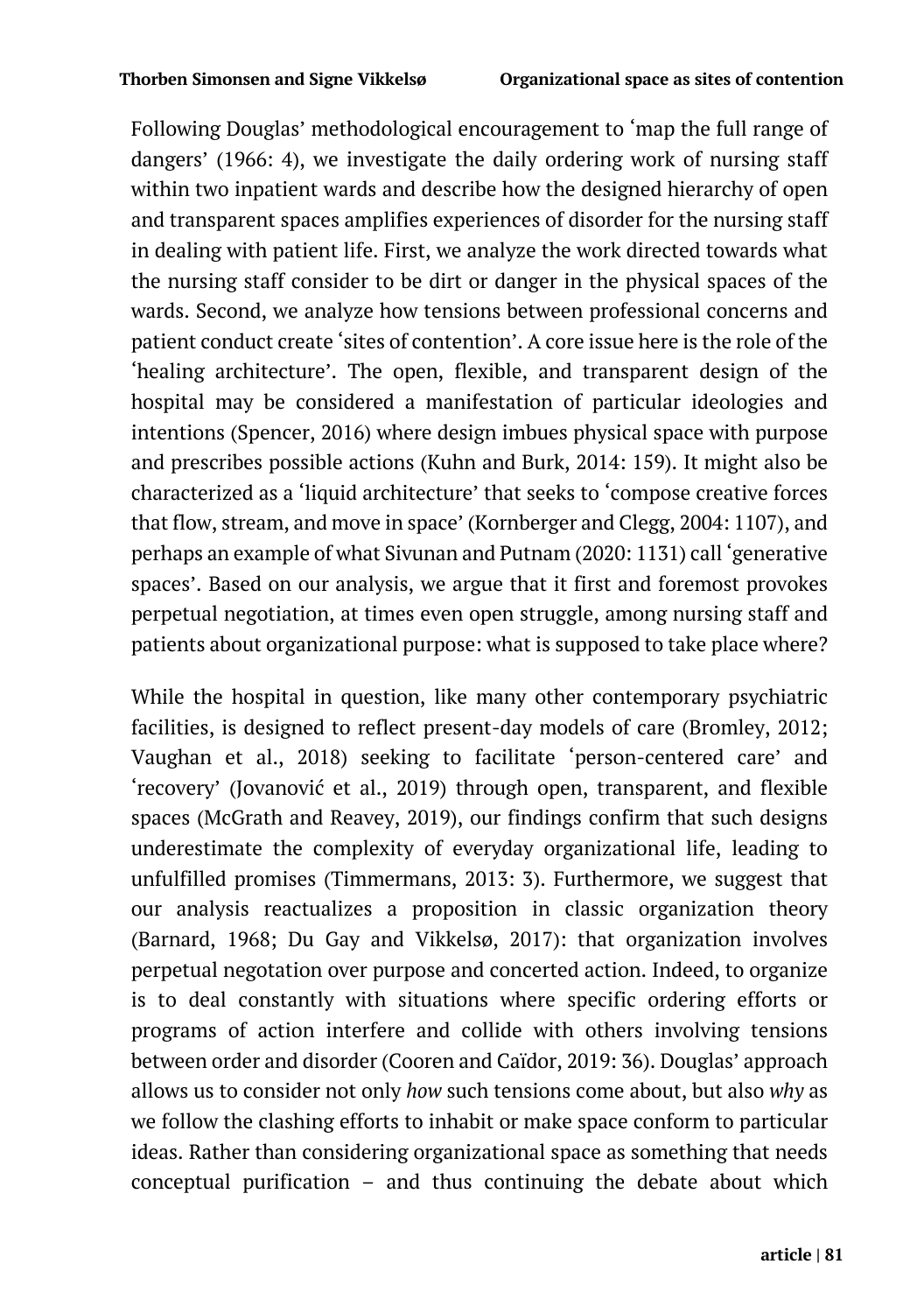approach is most appropriate – we propose the less dramatic, but in our view more relevant, approach, that the tensions constitutive of organizational spaces are especially tensions about what is to be purposefully organized.

# **Literature review**

Despite, or perhaps because of, the richness of studies on organizational space some authors have described the field as difficult to aggregate (Taylor and Spicer, 2007), fragmented (Weinfurtner and Seidl, 2018), widely diffused and highly variable (Stephenson et al., 2020), and as drawing on a 'wildness of spatial theories' (Beyes and Holt, 2020: 21). Indeed, the literature on organizational space takes multiple approaches to study a wide range of topics, including leadership and control (Baldry and Barnes, 2012; Dale, 2005; Ropo et al., 2013), identity and gender (Dale and Burrell, 2008; de Vaujany and Vaast, 2014; Halford and Leonard, 2006; Wasserman and Frenkel, 2015), hybrid, creative, and liminal workspaces (Best and Hindmarsh, 2019; Cnossen and Bencherki, 2018; Hjorth, 2004; Munro and Jordan, 2013; Shortt, 2015), and studies of broader cultural and political patterns and powers (Connellan, 2013; Dale, 2005; Giovannoni and Quattrone, 2018; Leonard, 2013; Zhang and Spicer, 2014) to name just a few.

In order to overcome this state of affairs, several attempts have been made to offer 'integrative' or 'wayfinding' frameworks. Drawing on Lefebvre's theory of spatial production, Taylor and Spicer (2007) suggest that existing research on organizational spaces can be sorted into three categories: studies of space as distance; studies of space as the materialization of power relations; and studies of space as experience. Furthermore, they argue for theoretically and empirically integrating these in analyses of organizational spaces across micro, meso, and macro levels. In contrast to Taylor and Spicer's foundation in Lefebvre's theory, Weinfurtner and Seidl (2018) present an 'inductive' synthesis of the literature on organizational space. They present a 'toolbox' comprising three constitutive elements (boundaries, distance and movements) and four spatial themes (the distribution of positions in space, distance and movement, the differentiation of space, and the intersection of distinct spaces) which they encourage future studies of space to connect to in order to 'substantiate their findings more effectively' and 'promote the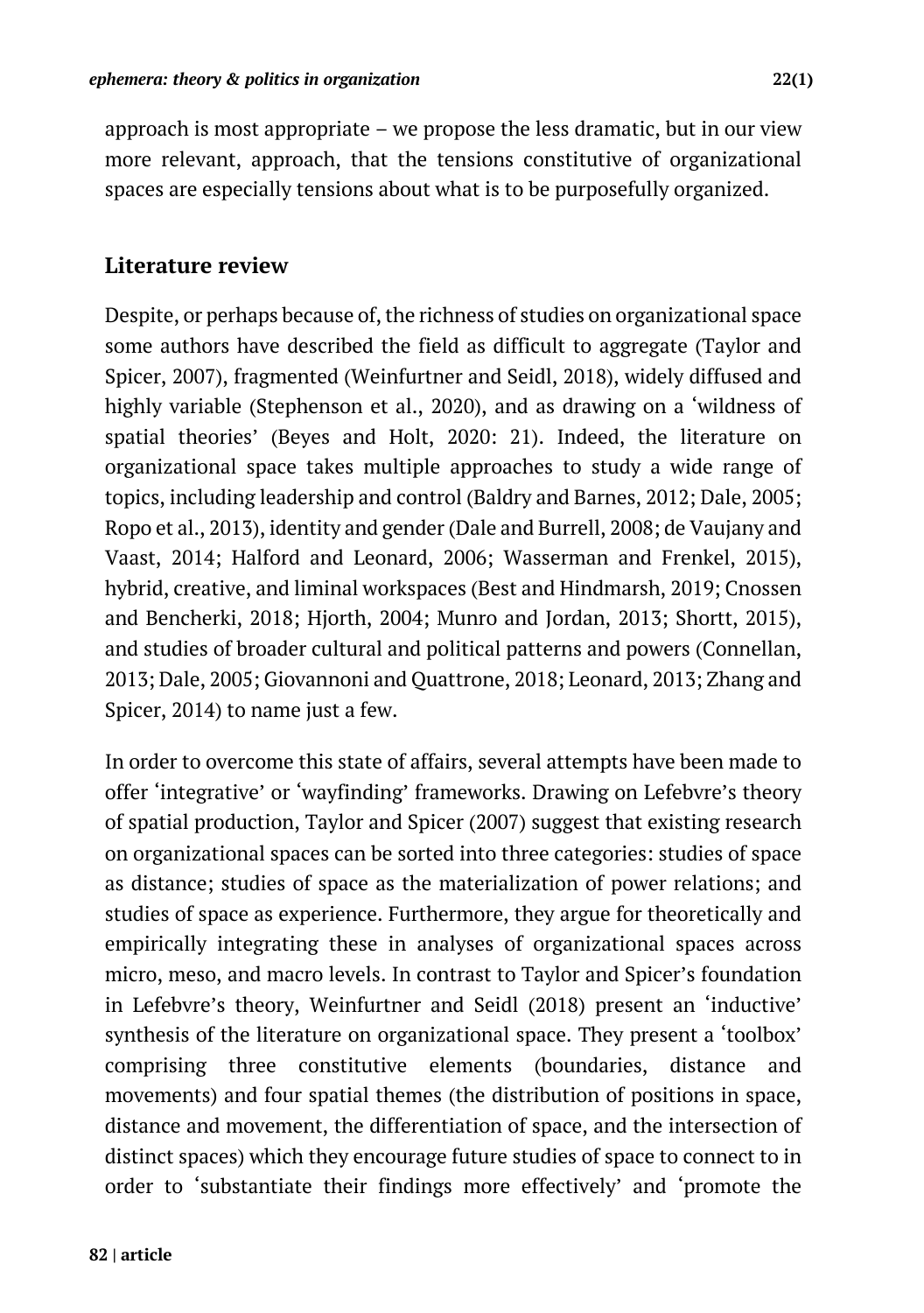generation of cumulative knowledge' (Weinfurtner and Seidl, 2018: 27). Beyes and Holt (2020) also address the movement from previous analyses to contemporary process studies of space, identifying four 'twists' in the spatial turn in organization theory: space as 'site', 'contestation', 'multiplicity', and 'poetics'. They argue that each twist brings forward particular aspects of organization theory's 'topological imagination', adding important insights vis-à-vis two common illusions: the illusion of transparency (that spatial reality is confined to a cognitive world of imagined representations, i.e. that meaning determines matter); and the realist illusion (that space is physically located in a world of material things from which meaning arises). They consider themselves 'wayfinders' on a journey that they hope will lead to 'a spatial imagination that is bolder, more expansive, less timid in its own wayfinding through what space, as conceptual operator and empirical sphere, can do' (Beyes and Holt, 2020: 21). Finally, in a recent article, Stephenson and colleagues (Stephenson et al., 2020) review the organizational literature that casts space as a process, offering five orientations of organizational space scholarship, labeling them respectively as 'developing', 'transitioning', 'imbricating', 'becoming', and 'constituting'. They discuss these orientations in relation to four spatial constructs – 'movement', 'boundary', 'assemblage', and 'scaling' – as well as juxtaposing them to four 'key building blocks' – 'physical structure', 'distance', 'workplace arrangements', and 'spatial scale' – that they have identified as historically important in the literature on organizational space.

The integrating, wayfinding, or synthesizing models each provide insightful overviews of the field and approaches to the questions of order and disorder in the organization of space. However, their conceptual differences also seem to confirm rather than overcome the analytical diversity of the field. It is not clear if the different categories, constructs, tools and twists are to be pursued in separate empirical analyses or if they are intersecting analytical dimensions to be located within a single empirical phenomenon or case. In considering these efforts of organizational scholars to tidy up theories on organizational space, we suggest that unravelling the clashes of orders that arise in the organization of space, rather than installing conceptual order, will afford greater insight into what organizational spaces are, what they mean, and why they oscillate between order and disorder in practice. Indeed, striving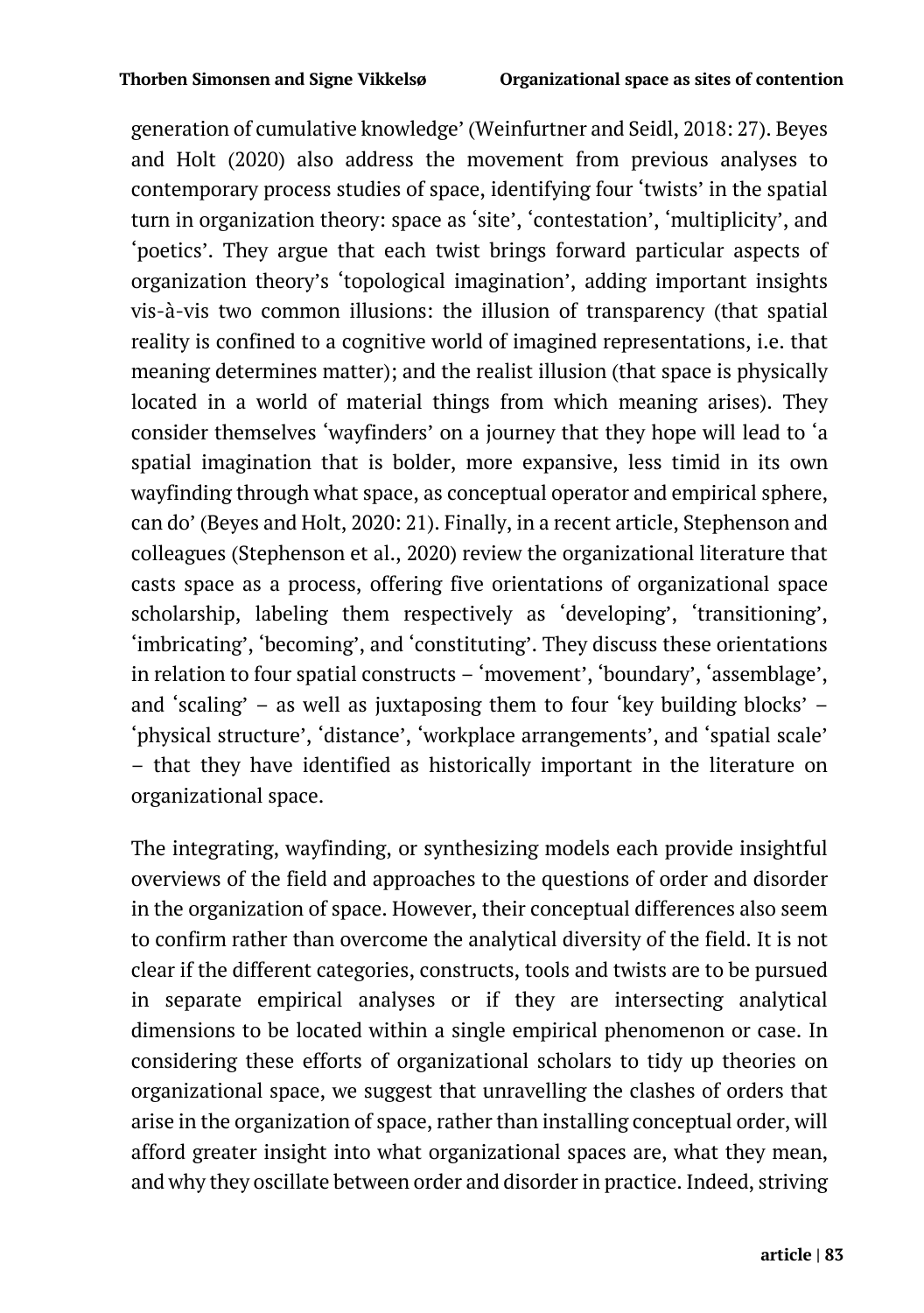for conceptual purity, to use the language of Douglas, pushes the relations of dis/order to the periphery of organization theory. As a result, the conflicting nature of organization is overlooked. In he following, we introduce the approach of Mary Douglas to understand relations of dis/order in the organization of space.

# **Dirt, danger and social organization**

Throughout her work, Douglas (1921–2007) was concerned with social orders as systems of classification that give symbols their concrete meaning. With an interest in comparative religion and structuralist social anthropology, she aimed to understand culture by studying social organization through symbols and rituals and their place in a total structure of classifications. In the 1966 book, *Purity and danger,* Douglas (1966: 48) argues that pollution and danger beliefs are inherent in the establishment of social order and that conceptions of dirt in generalized forms emerge out of a culture's ideas about order and disorder. Notions of dirt, disorder and rituals of cleanliness in a culture must be understood within 'the full context of the range of dangers possible' in that given universe (*ibid*.: 4) and tied to an understanding of how power and social order are established and maintained. In cleaning and tidying we are, Douglas argues, involved in a perpetual process of arranging and '…positively reordering our environment, making it conform to an idea' (*ibid*.: 3). Demarcating boundaries and punishing transgressions have as their 'main function to impose system on an inherently untidy experience' (*ibid*.: 5). This way of understanding dirt invokes a substantial dynamic between two connected conditions: a set of ordered relations and a contravention of that order (*ibid*.: 44). In a later essay, Douglas elaborates on the concept of dirt in the following way:

For us dirt is a kind of compendium category for all events which blur, smudge, contradict, or otherwise confuse accepted classifications. The underlying feeling is that a system of values which is habitually expressed in a given arrangement of things has been violated. (1968: 198)

Handling dirt, drawing boundaries, protecting borders and categorizing things considered to be anomalous are examples of efforts to manage what Douglas (1966: 44) calls 'matter out of place'. Dirt, thus, is above all a spatial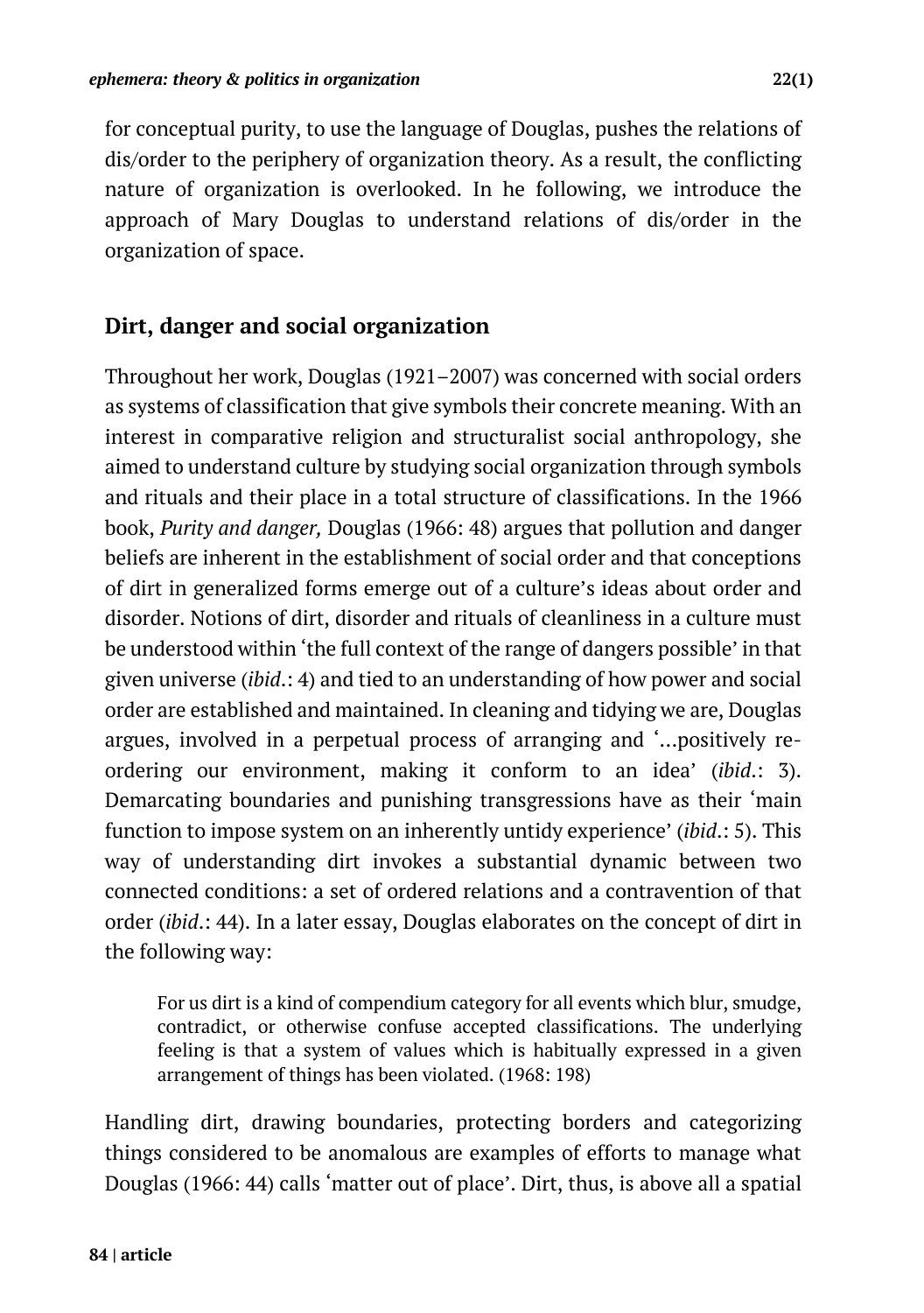category. In her thinking, direct connections are drawn between physical states and social organization, between matter and meaning, with perceptions of danger functioning as 'a spontaneous coding practice which sets up a vocabulary of spatial limits and physical and verbal signals to hedge around vulnerable relations' (*ibid*.: xiii). Beliefs about dirt and danger reinforce social pressures, which are spatially organized, and spatially organizing.

While danger-beliefs are embedded within a larger social order, danger does not exist in and of itself. Situations, patients and objects, for instance, might *become* dangerous through certain events but are not a priori discernible as such. Some dangers are great and others small, but invoking danger can, for all practical purposes, become an important aspect of legitimizing action towards (re)establishing order. Avoiding danger can, therefore, be seen as the attempt to relate form to function in the pursuit of unity in experience, which is why danger arises when form seems to have been attacked (*ibid*.: 3, 43, 130). Labelling a patient as dangerous, for instance, makes it possible to identify appropriate actions in *this* or *that* particular situation, and avoiding danger (re)affirms and strengthens the definitions to which they do not conform (*ibid*.: 48). Mapping what she calls 'the full context of the range of dangers' (*ibid*.: 4) thus becomes the analytical task when examining the way systems of classification work in the social ordering of everyday life. In particular, she directs our attention to how order is established and maintained by spatial means. Notions of dirt or disorder signal the concrete instances in which boundaries are transgressed, where rules are violated, where order is contravened. These situations reveal relations of control and power and, more specifically, underlying ambitions of creating or maintaining a certain sociospatial order. In the following, we draw inspiration from Douglas' approach as we investigate the interactions between nursing staff and patients within two wards at the psychiatric hospital, but first we describe the empirical context and our choice of methods.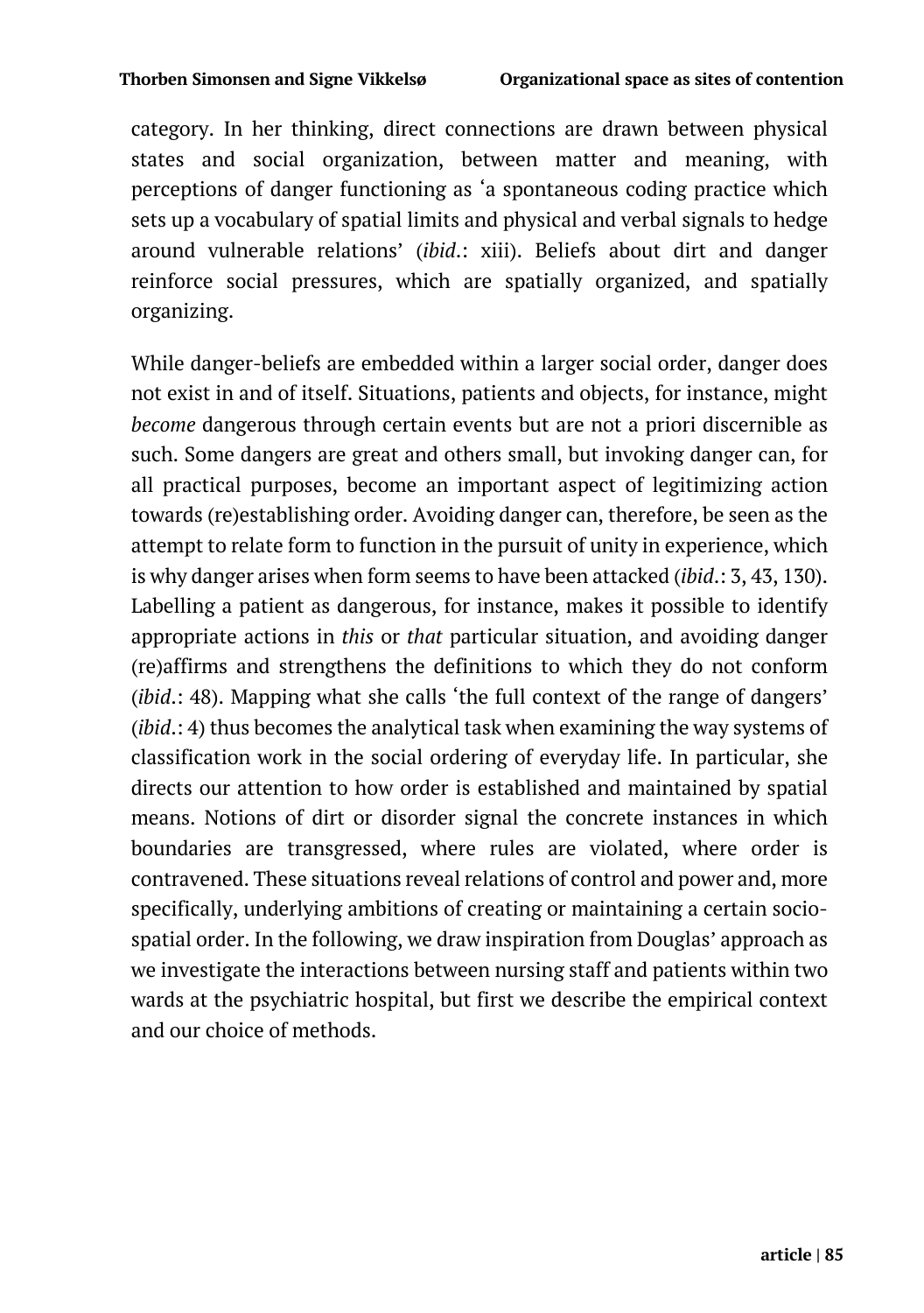# **Empirical context and methods**

## *A newly built psychiatric hospital*

Our study took place at a newly built psychiatric hospital in Denmark, with approximately 200 hours of fieldwork conducted by the first author shortly after its inauguration in 2015. The hospital is considered to constitute a 'healing architecture' with transparency, openness, and flexibility in the spatial disposition of wards. Even if the notion of 'healing architecture' is becoming increasingly important within health care design (Lawson, 2010), it is not specified what a recovery-oriented 'healing architecture' would look like. The design office, therefore, found inspiration elsewhere, making their own interpretation. The intention was to create natural interaction between staff and patients through the widespread use of glass to promote visibility, and a mix of formal and informal common areas, establishing what the architects termed 'a hierarchy of spaces and stimuli'. They hoped to reduce work practices that maintain any distinctions between 'them and us', i.e., between patients and staff. The inspiration for this aesthetic and spatial organization was derived from modern offices, as the lead architect explains:

... the whole thing about being able to see and understand what is happening. After all, that's something from our own world, our working life. The concept of transparency was actually taken from office building conference rooms and moved down. [...] It [transparency] might be even more important when in doubt about what's real, and who's who. (Interview 2017)

The hospital wards are designed to support a progression from absence of stimuli to their gradual reintroduction, reflecting 'recovery' as a modern psychiatric treatment model. Beginning hospitalization in the building's most private and 'safe' space, the patient room, patients are expected and encouraged to gradually move into semi-public spaces (e.g. corridors and common areas) where their first encounters with others are thought to take place. Entering and engaging with the building's most public spaces (e.g., cantina and atrium) signals that the end of hospitalization is approaching. In this way, a trajectory towards recovery is built into the very form and function of the building.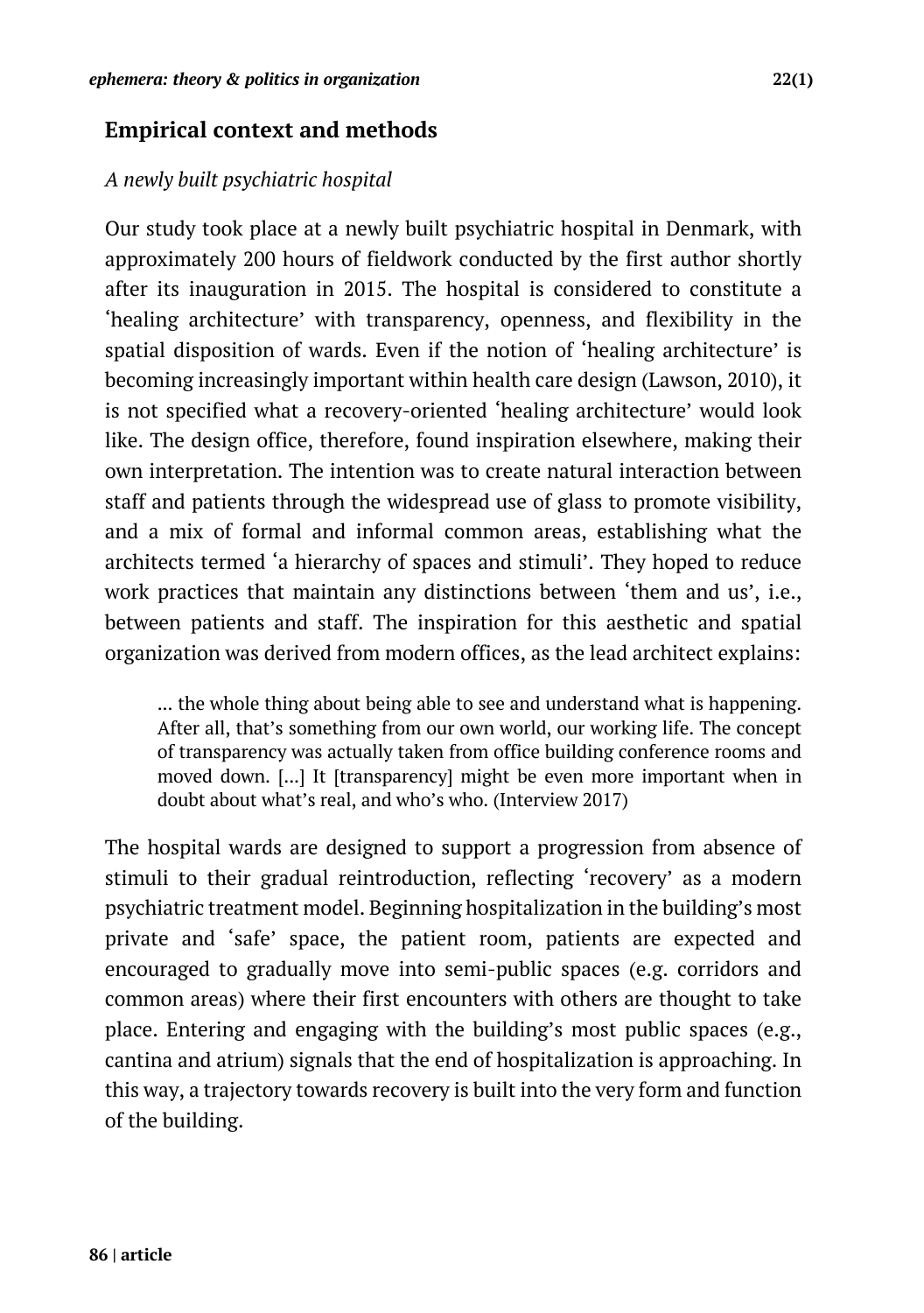#### *Nursing work at the wards*

The nursing staff work at the wards in eight-hour shifts with formal tasks consisting of keeping patient records, administering medication, planning care activities, as well as performing care. However, nursing staff highlight the development of relations to patients as the most important aspect of their work, especially in relation to safety and security. 'We care *a lot* about safety', explains one deputy head nurse. Safety is an integrated part of many organizational routines, undergirded by formal requirements and reinforced by documents. These safety concerns are closely related to an ongoing classification of patients and patient behavior, e.g., scoring their risk of violent behavior, of suicide, and determining a patient's degree of 'terrain freedom'. This information is continuously updated and accessible through the electronic patient record, but the majority of nursing staff prefer to make their own firsthand impressions of patients at the beginning of every shift, as they find that patient behavior observed yesterday might have changed today. By making rounds on their own, nursing staff build relationships while getting an overall atmosphere of the ward; something they find crucial in order to 'minimize the risk of violence and conflicts – and to avoid [the use of] coercion', as one nurse put it. While the 'recovery-model' is considered a guiding principle, nursing staff at these wards also question its appropriateness, because they find most of their patients too ill or distressed to comply with it. Medication, safety, and ensuring a calm ward atmosphere were considered a priority.

### *Fieldwork, data, and analysis*

The empirical material reported in this paper was collected as part of a research project on 'healing architecture', spatial organization, and psychiatric practice (Simonsen, 2020). The project was developed in close conversation with key stakeholders from the hospital's management and research department, which also approved the research plan. The project was fully funded by the University where the researchers are affiliated. Before fieldwork commenced, information on the research project was given to the wards' head nurses, who then informed staff and patients when relevant. Formal consent was given in the form of a written statement that the research could be conducted on site, just as a declaration of confidentiality was signed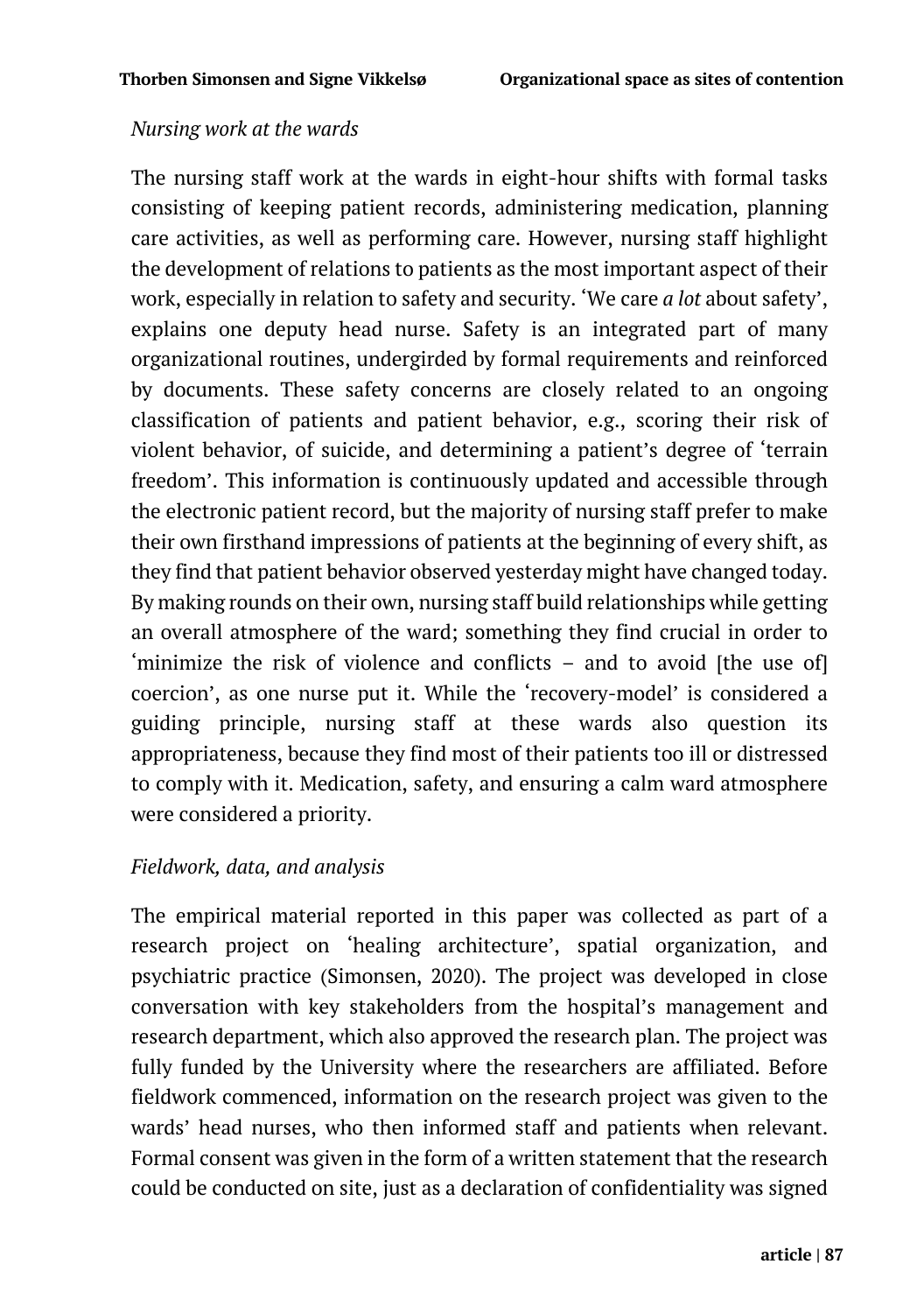by the first author. Access was negotiated as part of the project design and concomitantly agreed verbally with staff in each ward.

Although tensions over research ethics may arise when social scientists study health services in medical institutions (Hoeyer et al., 2005), the everyday practices at the site made it uncomplicated to gain access to inpatient settings because various members of hospital staff constantly moved in and out of wards. In accordance with local hospital practice, written informed consent was not obtained, but patients were asked whether or not notetaking would be alright when in direct conversation. Verbal consent was obtained when possible. Confidentiality was ensured for all participants and all names are altered in the analysis. The hospital itself is also anonymized and the second author does not know the real names of participants.

Fieldwork took place at the hospital between June 2016 and August 2017. The methods applied to produce data during this time were primarily participant observations (Delamont, 2011) and shadowing (McDonald, 2005) of nursing staff. The first author followed nursing staff at work, observing their encounters with patients and interactions with colleagues. This included a focus on how and why they moved in and through ward spaces, which activities took place where, and when and where tensions arose. Observations were jotted down in notebooks and subsequently quickly written up. Shadowing as a method was particularly relevant for gaining insight into how and why tensions between ward spaces, professional perceptions and patient behavior emerged in and through everyday ordering efforts within the inpatient settings because of its emphasis on the direct study of contextualized actions (McDonald, 2005: 470).

To support observations, seventeen semi-structured qualitative interviews (Kvale, 1997) were conducted with staff focusing on their experiences with working in the new wards and their perceptions of ward spaces. This includes three interviews with head-nurses, one with a head-physician, five with nurses, three with auxiliary nurses, one with a care worker, and one with the lead architect. The interviews with nursing staff were structured around various themes including open questions on the impact of the built environment, such as 'How do you experience working in these new settings compared to your previous place of work?'. During interviews, respondents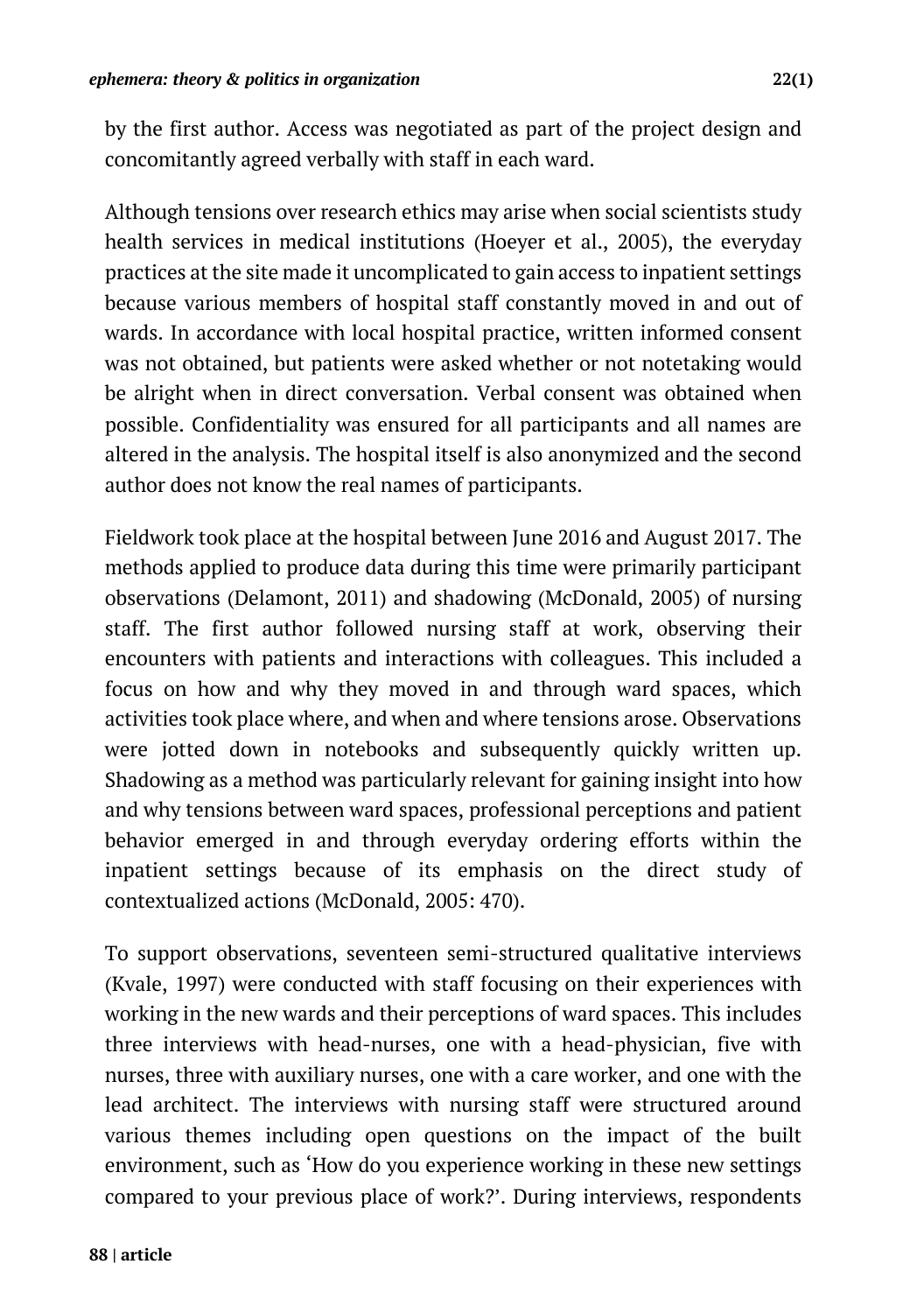were asked to describe ward spaces in relation to typical work tasks and were given a diagram to help focus attention on the spaces. Interviews lasted 60 to 90 minutes and were conducted during or after fieldwork, which made it possible to address particular situations observed during fieldwork. All interviews were recorded and transcribed verbatim.

NVivo software was used to analyze the data from both wards. The coding showed that staff were highly engaged in moving things, displacing patients, and relocating activities to what were considered more appropriate places, especially because these activities seemed to be animated by an interest in avoiding disorder, alleviating tensions. For this reason, we began to map out all these kinds of ordering efforts, primarily based on fieldnotes from participant observations and shadowing. Douglas' work offered a way of understanding these activities as part of a systematic ordering of things and people in accordance with a particular system of classification. Based on Douglas' suggestion to map 'the full context of the range of dangers', fieldnotes were recoded resulting in a 'list of disorders' with activities and situations where staff (re)moved objects, cleaned spaces, and sanctioned behavior. For each type of disorder, data were analysed to pinpoint the situation in which it arises, the spatial tensions it involves, and the underlying threat that is posed.

# **Findings: A range of dangers at the psychiatric wards**

The spatial order of the psychiatric hospital reflects the 'recovery-oriented approach' in that the open, transparent, and flexible spaces seek to facilitate social encounters and support the development of empowering relationships. Despite the intent of this design and the treatment model in place at the site, a significant amount of time and resources are spent on (re)moving objects, cleaning spaces, and displacing patients from one area to another. This spatial ordering work takes place, we argue, as efforts to establish order on the wards and ameliorate the experience of disorder, with the physical spaces of the inpatient setting, in turn, functioning as both the site and source of organization. The 'healing architecture' of the site constitutes a particular spatial order that affords patients high degrees of mobility and few spatial boundaries, arguably amplifying the experience of mess and potential danger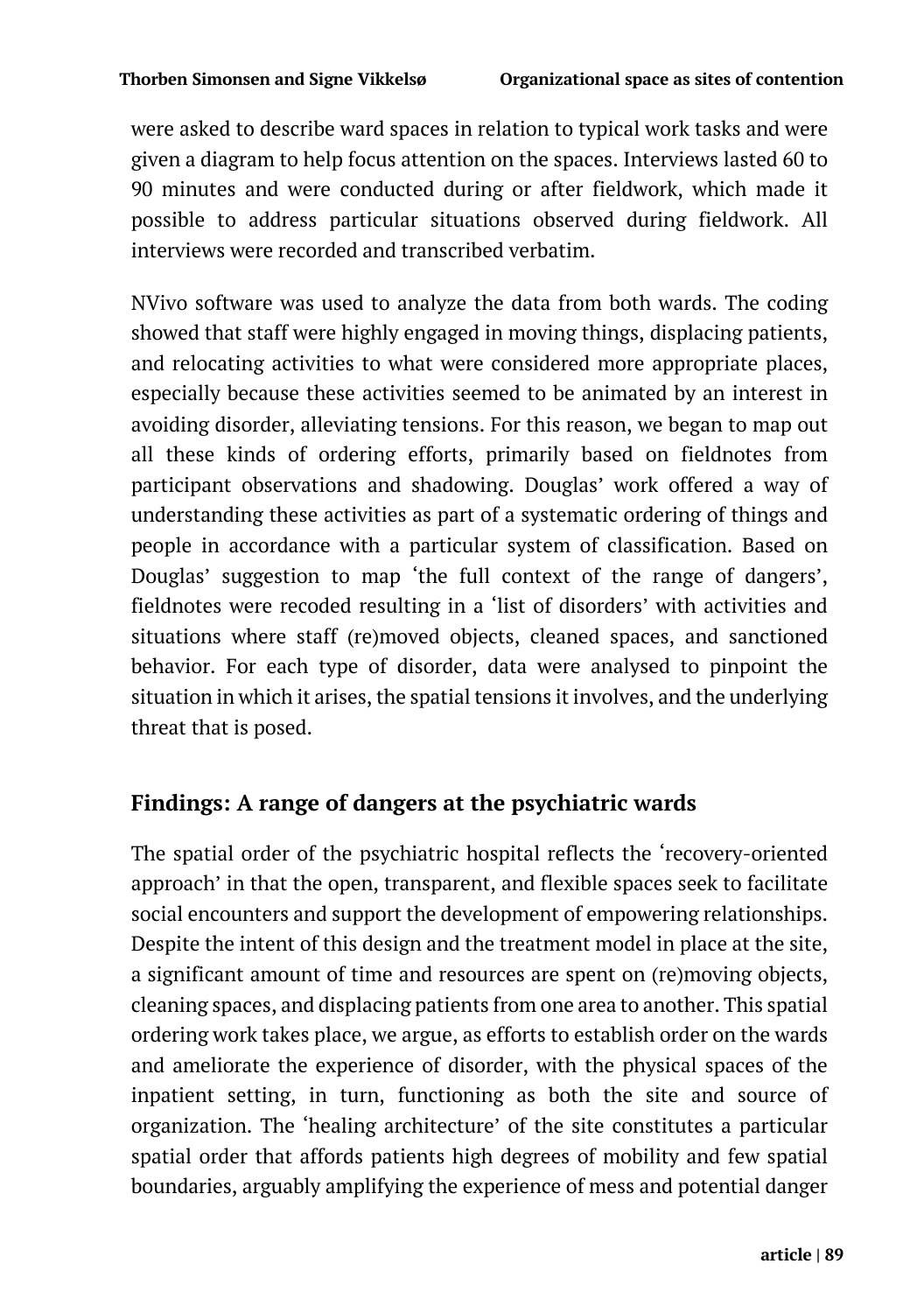in the eyes of nursing staff. We unravel these relations of dis/order as we analyze the situated work taking place in and across a variety of physical spaces in the inpatient settings, taking a micro-perspective on how systems of classification are at work in these efforts. Following Douglas, we focus on situations in the daily ward life that animate routine work as well as interventions in patient conduct. In the first section we give an overview of the salient activities and concerns of the nursing staff that reflect how the manner in which patients inhabit the ward spaces collide with the nursing staff's perceptions of a safe and orderly ward. In the second section we illustrate how and why nursing staff take action to alleviate a sense of immediate and looming disorder.

#### *The untidy experience of life in the open wards*

The inpatient wards unfold off main arterial corridors placed in close proximity to fitness rooms, laundry rooms, and kitchens to facilitate easy access and use. This spatial order is intended to facilitate patient mobility in and out of the wards, as well as gently affording social encounters that help patients gradually recover across varying degrees of socially challenging spaces. However, the actual use of these adjacent spaces is limited because many patients are compulsorily detained and because staffing levels do not allow nursing staff to leave the wards, essentially turning the wards into closed units. This means that activities such as the management of laundry are left for nursing staff to handle, even though this was one of the tasks that the open spatial order was supposed to help patients gradually master. Because patients cannot do their own laundry in the appropriate spaces, some try to do it in their patient rooms, attempting to dry it in the outside courtyard afterwards, while others simply leave their dirty linen and clothes in the hallways or in the shared social spaces. Nursing staff, therefore, spend a lot of time on first collecting laundry, then taking it to the laundry shaft or the laundry room outside the ward, and finally bringing it back to patients. This mundane governance (Woolgar and Neyland, 2013) is of course a matter of ensuring a hygienic setting, but the effort going into managing this symbolic dirt is not insignificant, as avoiding the courtyard becoming a drying room, the hallways into a collection point, and the shared social spaces into personal spaces, is all about safeguarding against an 'untidy experience', ensuring that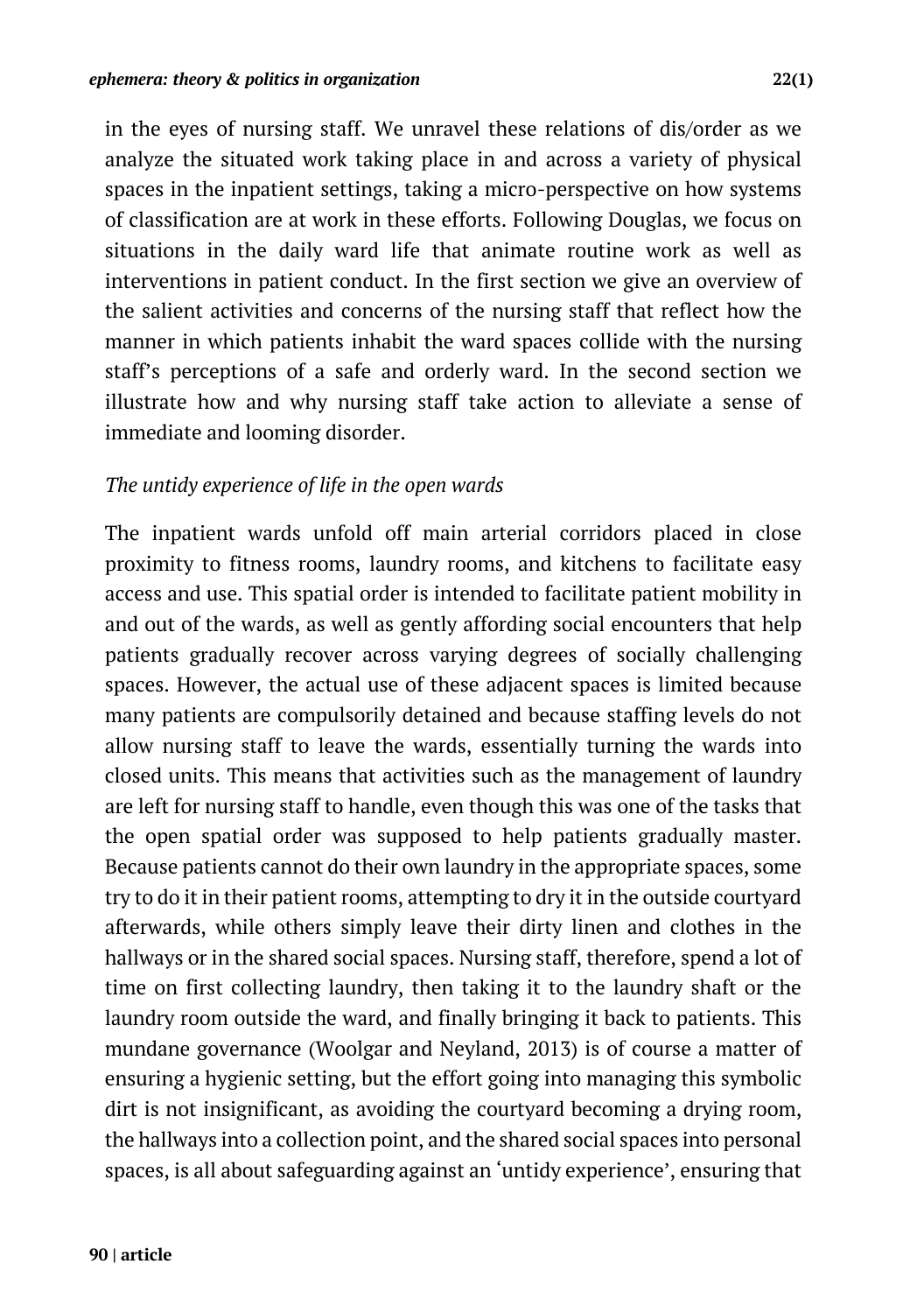objects (clothes and linen) and practices (washing and drying) remain placeappropriate, and as such protecting spatial boundaries from transgression.

Ensuring a 'tidy experience' at the ward means that staff during shifts make sure that things are kept in their proper place: medicine in the medicine room; cutlery in drawers; lighters in locked cabinets; shaving equipment in the office and so on. This ongoing ordering work is an integral part of any health institution informed by concerns for maintaining a professional setting where equipment is ready at hand and the workplace is safe, but the 'healing architecture' of the wards adds new concerns for the nursing staff. For example, two rooms at the far end of a ward designed for social interaction and leisure activities, are, more often than not, locked by staff because they find them to present a real threat of suicide by strangulation (the rooms have electrical cords and curtain strings, which patients had previously attempted to use). In addition, staff have poor visible access from the office space at the opposite end of the ward, making it difficult to ensure oversight and safety. In fact, staff no longer actively surveil this area, as one nurse explained: 'It quickly becomes the culture; well, now they're just locked'. Here the tensions between intented use and perceived danger are quite tangible. With staff locking the two rooms and moving the couches from these rooms to the unbounded space and shared environment adjacent to the staff office, the spatial order of the wider ward environment acquires new meaning and raises new concerns for the nursing staff. Here we see a particular reordering of matter and meaning, with the moving of furniture reconfiguring spatial relations of dis/order on the ward. While the two rooms are seen as dangerous, the environment in front of the staff office, where patients now congregate, is increasingly used as a leisure space, a place for social encounters.

Shared spaces are frequently labored over by staff, not only to keep a clean ward, but to ensure the right circumstances for what they consider accepted social interaction, i.e. interaction that resembles the social behavior of a patient ready for discharge: being able to interact with other patients and conduct oneself in common areas designed to accomodate peaceful, friendly exchanges. The Environment is designed to be the ward's most social space and has comfortable furniture. However, nursing staff find it challenging to mangage in terms of ensuring place-appropriate conduct. Located centrally between the nursing station, the courtyard and the seclusion room, it is a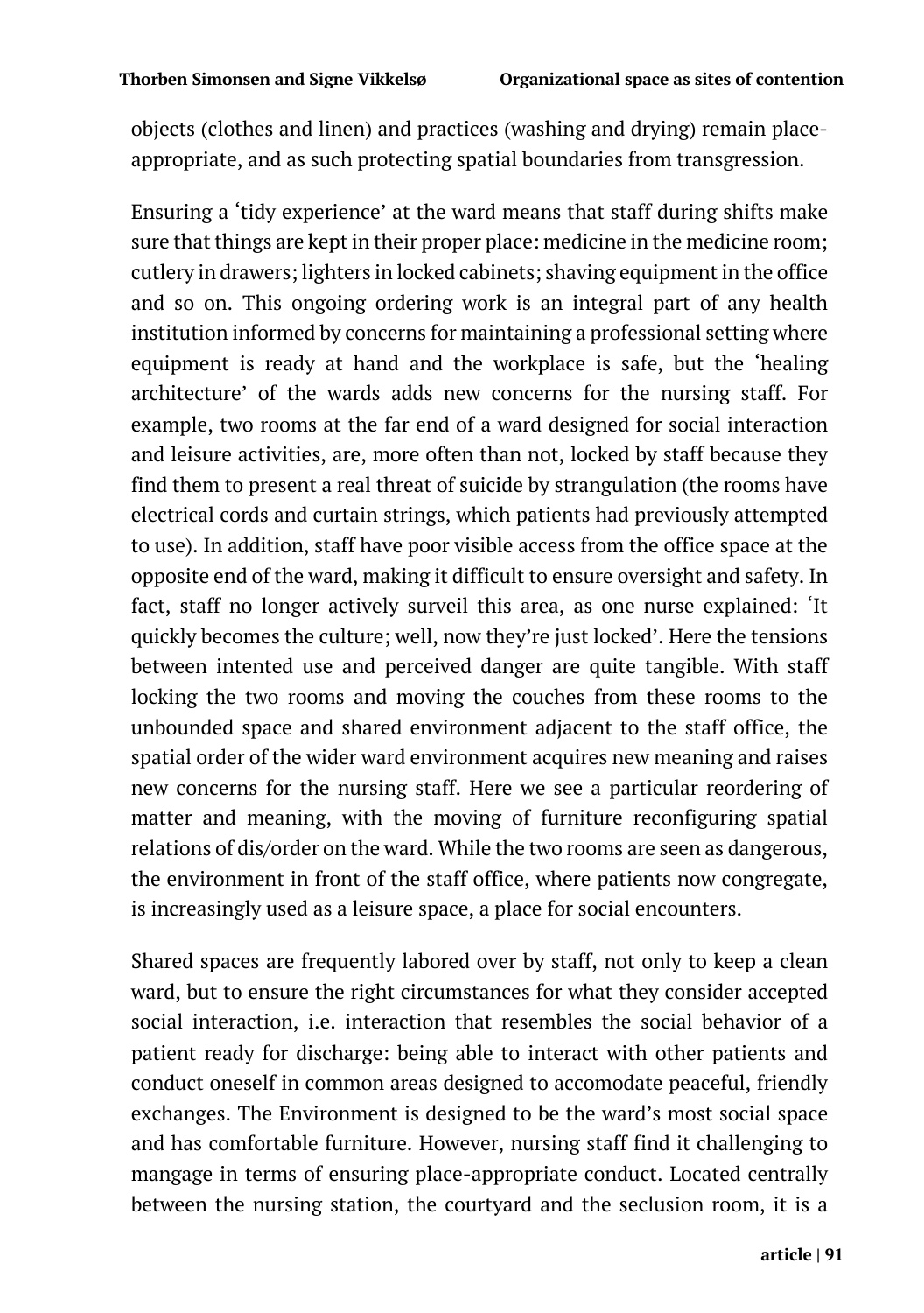nodal point for passage and interaction on the ward with few spatial features to suggest appropriate use. The risk of disorder is imminent, keeping staff occupied with regulating and correcting what they consider inappropriate behavior. Remarks such as; 'stop shouting', 'mind your own business', 'you can't be in there', and 'don't do that' are frequently used by staff to correct patients putting their feet on the table, being noisy or physical, using dirty language, or talking about something in the wrong place. The nursing staff feel they have to police particular topics that are reserved for other rooms, despite the open and inclusive design of the Environment. Let us give an example:

While shadowing a nurse, the first author and a nurse small-talk with four patients, discussing personal experiences, but as one of the patients begins discussing her medication, the atmosphere changes from calm and sociable to confrontational. The patient talks about how she experienced the effects of a drug, clearly unsatisfied. The nurse and the patient begin to discuss its clinical effects, clearly disagreeing with each other and the other patients go completely silent. As the patient gets aggravated, the nurse suddenly tells her: 'It's stupid to talk about medication out here'. While The Environment's spatial order invites social interaction, the nursing staff intervene when they consider something to be inappropriate. The nurse explains that discussions about medication should take place in 'suitable spaces' – in conference rooms or the patient room – because patients should not learn about each other's treatment. The underlying concerns are to protect patient confidentiality, but also to avoid conflict and disorder across the ward. Although the hospital is meant to spatially support the 'recovery-oriented approach' and animate the gradual increase in social interaction, the nursing staff feel they must actively intervene to ensure that sociality does not turn into dangerous situations with breach of confidentiality, disrespect of professional expertise, or violent confrontations. Utilizing the spatial order as a reference-point to sanction the patient talking about medication, the nurse evokes her formal power to enforce a particular social order, categorizing the topic of conversation as 'out of place'.

The nursing staff's efforts to enforce spatial boundaries also focus on placing patients in the rooms deemed appropriate to their mental condition, e.g. that a patient stays inside The Seclusion Room and out of The Environment.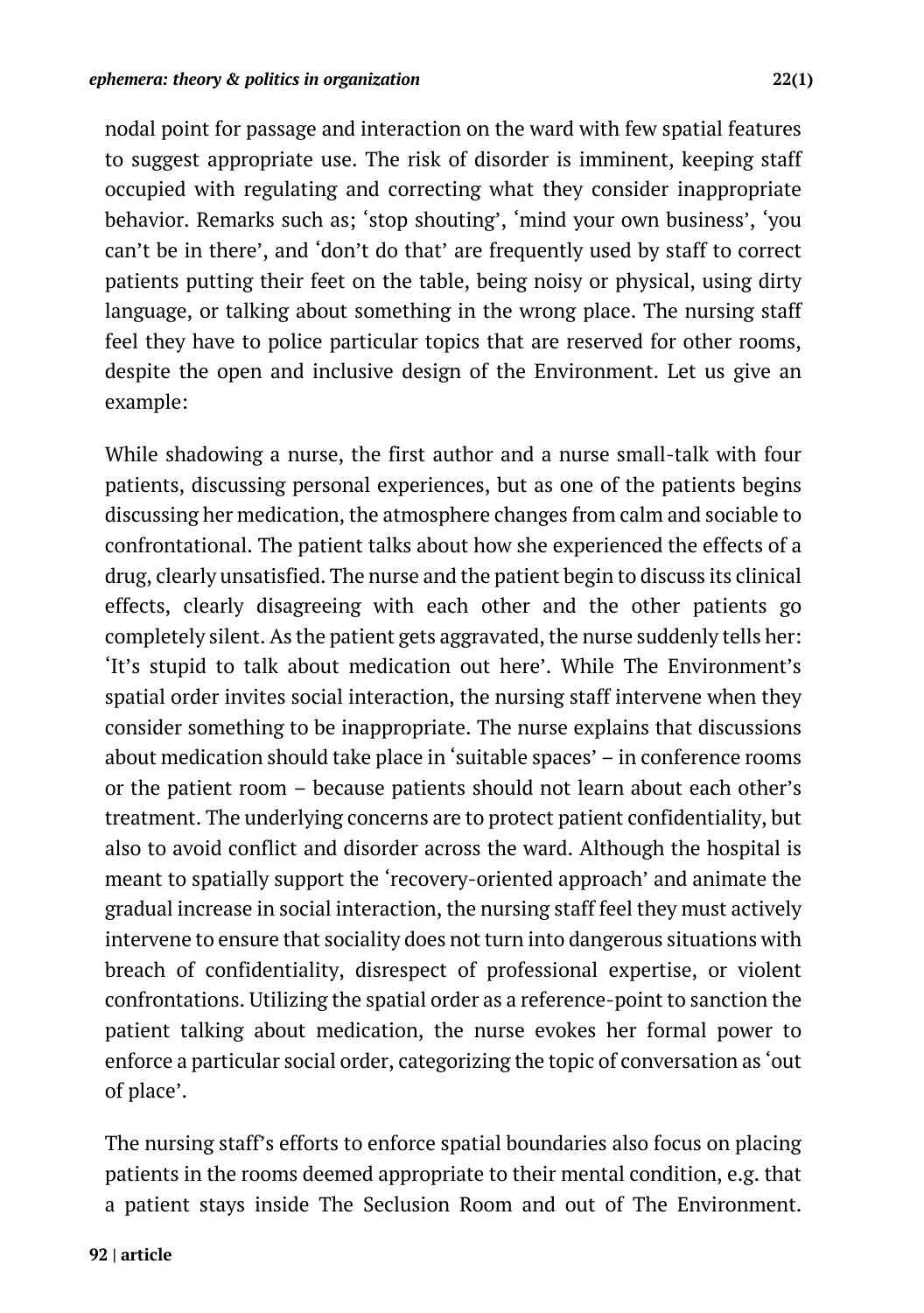Because ward doors cannot be locked, patients tend to leave The Seclusion Room incessantly to enter the ward environment, prompting staff to take action to get them to return. For instance, during a severe manic phase, a female patient, 'Helene', repeatedly left The Seclusion Room, shouting, singing and playing music, causing the nurse 'Sophie' to repeatedly intervene and engage in what we might call boundary work:

Sophie shouts in a friendly tone: 'Helene, go back into The Seclusion Room'. One minute later, she comes out again and rambles something incomprehensible. She is very loud and the other patients in The Environment turn towards her. Not long after, she is out again, but this time bringing her cell phone, blasting loud music. The music roars through the entire ward and she tries to sing along while dancing. Once again, Sophie leaves the office and brings Helene back to The Seclusion Room.

The reason to make a patient stay inside The Seclusion Room and the protective isolation it offers is to keep them from receiving too many stimuli, but also to ensure that the wider ward environment is not disrupted, which could harm other patients' recovery. This spatial sorting of patients or boundary work was a recurring scene during fieldwork with nursing staff seeking to establish and maintain the purpose of a room and its boundaries to other rooms, including patients' own rooms. While patient rooms are defined as private spaces and patients are allowed to domesticate them with personal items, nursing staff often use these rooms as 'buffer zones' in tense situations in which they can place patients considered potentially dangerous or disorderly. The following excerpt illustrates how a patient, 'Jackie,' is perceived to be 'too angry' to reside in the wider ward environment:

Jackie is angry. She snaps at people and speaks in an aggravated tone. Staff assesses that she needs medication and five staff members escort her to her room at the far end of the ward. Carina, the nurse with the medication, positions herself next to Jackie, with the colleagues remaining in a semi-circle in the door opening. Jackie gets up and gestures angrily with her arms all the while Carina tells her not to be so angry. She is asked to take a seat and relax, but Jackie refuses. She exits the room and walks down the hallway. Two staff members exchange glances and grab Jackie's arms with a rehearsed hold. They return her to the patient room, place her in the bed and maintain their hold. Jackie is aggravated, but does not resist.

While the spatial order of the wards makes the recovery-oriented approach manifest, nursing staff use considerable time managing the patients' use of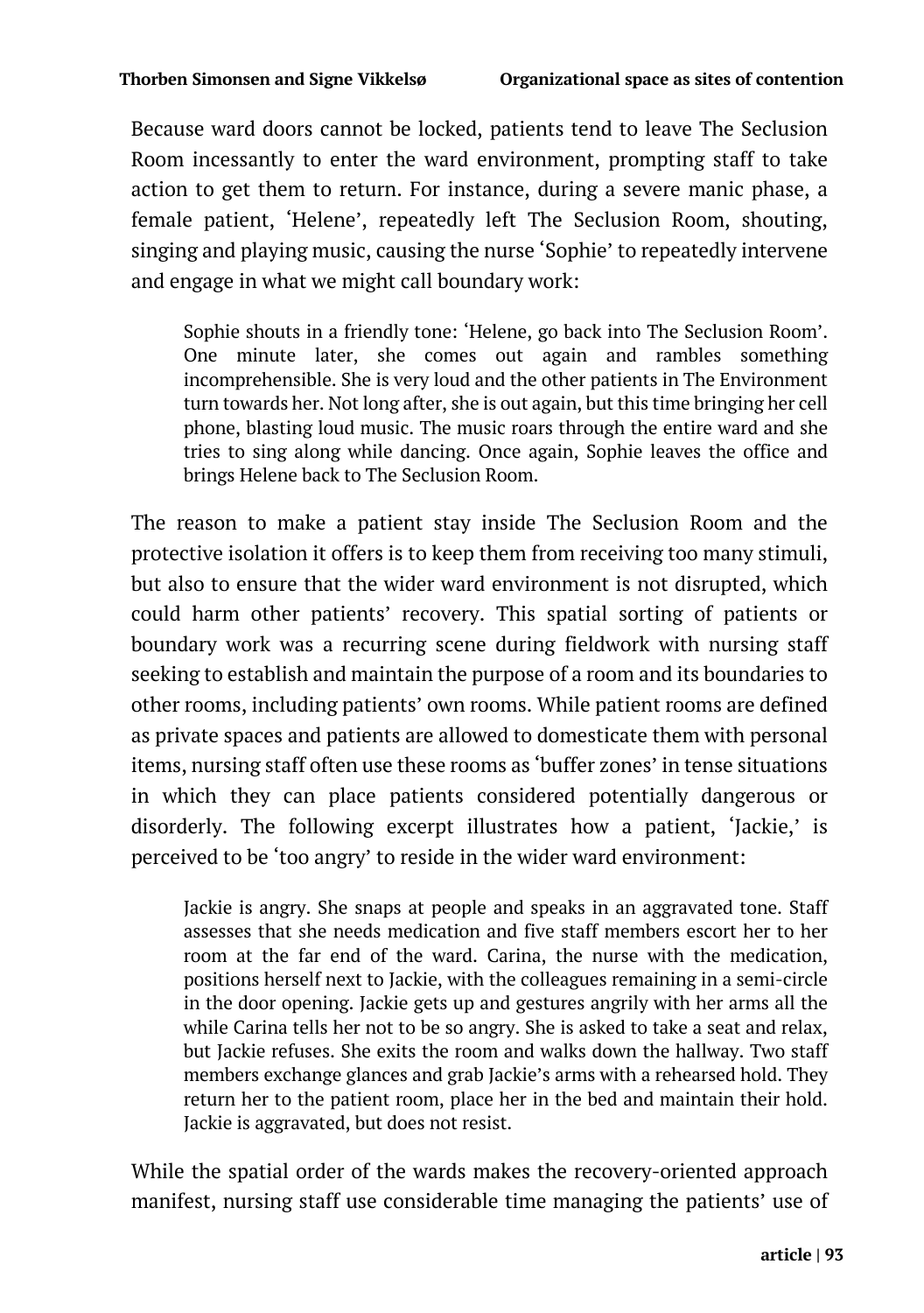the open architecture. With Douglas, we understand that the recurrent ordering work is tied to staff's experiences and their interest in making the wards conform to their ideas of a well-ordered and safe environment. However, as spaces are designed to promote movement and social enocunters with few design elements suggesting a particular use, the staff's sense of spatial disorder is constantly evoked by the way patients' inhabit the rooms. In the following section we look more closely at how nursing staff seek to order ward spaces and handle patients. In doing so, we show how they seek to manage tensions between the architectural order of the site and their perceived dangers.

### *Managing tensions, ordering space: emerging 'sites of contention'*

Ward rules prohibit patients entering each others rooms. The key reasons for this are safety and to prevent the exchange of contraband such as drugs, but it also relates to the staff's overall interest in having a sense of control over ward spaces: 'we don't know what they're doing – they have to be visible', as one nurse explains. The following chain of events shows how the patients' use of rooms is perceived by staff as potentially dangerous or disturbing and how they seek to enforce their sense of spatial order. In the situation we follow 'Susan', an auxiliary nurse, when two patients, 'Maria' and 'Tina', are found together in The Seclusion Room:

Maria and Tina are seated in the outdoor, cage-like extension of the The Seclusion Room. Their backs rest against the transparent glass doors, making it impossible to open them. Susan discovers this and tells them that they are not allowed to be together in each other's rooms. She knocks on the door, waves her hands and tries to speak to them through the glass, but they disregard her and pretend she is not there.

Although the ward is designed to allow easy access and interaction, sitting next to each other in The Seclusion Room is perceived as potentially dangerous by staff, because of unpredictable patient behavior and also because it is against ward rules. Earlier during her shift, Susan overhears Tina saying that she wants to strangle herself. Even though Tina and Maria are 'just sitting there', Susan decides to mobilize her colleagues to help get them out of the room, classifying the situation as dangerous due to the threat of suicide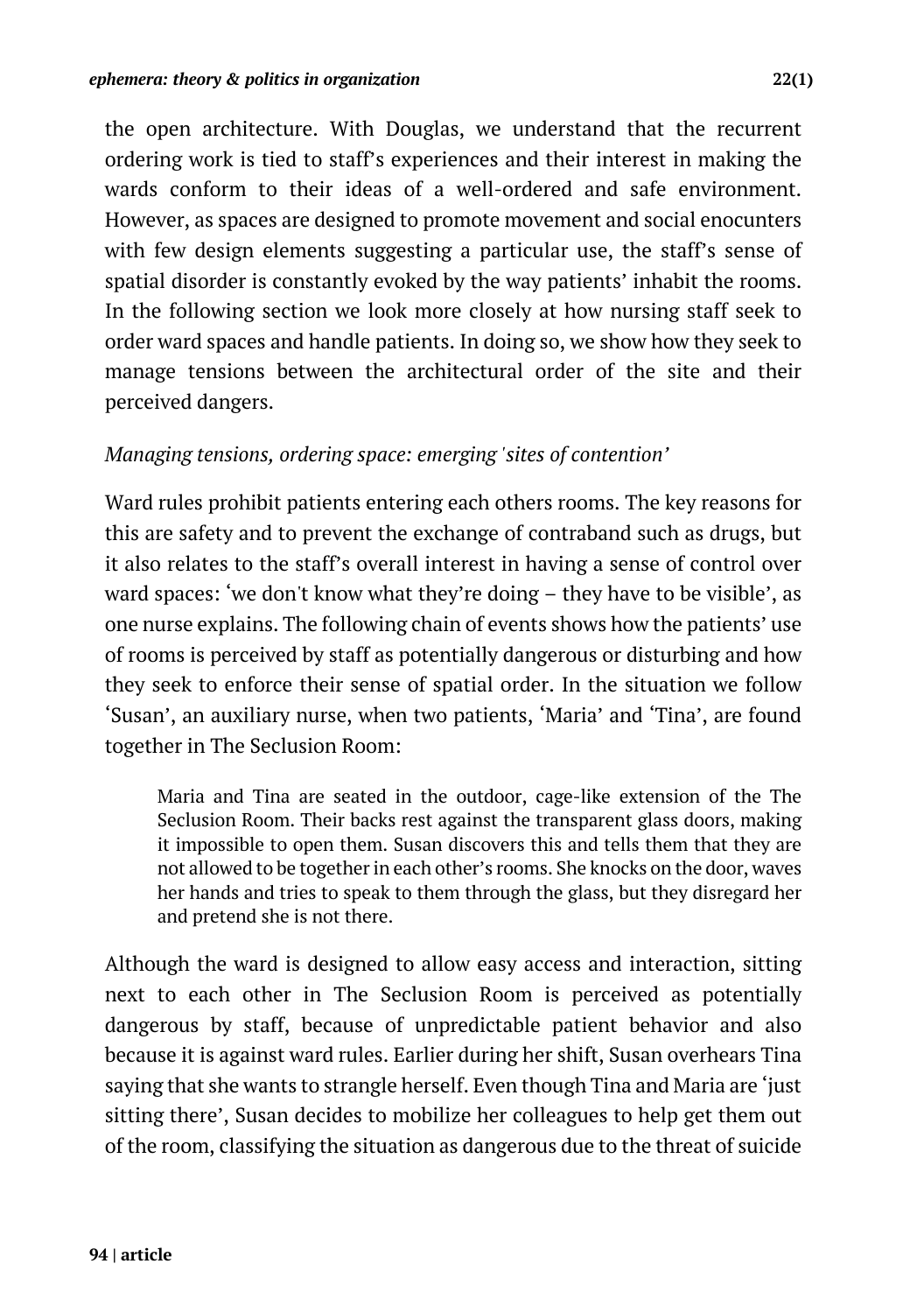and violation of rules. Susan explains her concerns to her colleagues, arguing that they must intervene.

Susan leaves the room and asks all of her colleagues to help her deal with the situation. They collectively enter the Seclusion Room, placing themselves in a semicircle outside the closed glass doors, watching the two patients, who remain seated with their backs turned. 'They are a bad influence on each other', says one. 'Can we simply push them?' asks another, indicating that they could try to force open the doors. The others discuss what to do to get them out of there. 'They just want attention', a third contends, suggesting that they simply leave them alone.

Clearly, the staff agree that ward order has been breached, but how to manage the situation is not straightforward. The indeterminacy of the situation makes the nursing staff consider different approaches to the situation. Disorder is further animated by the different questions posed by nursing staff, opening up for multiple possible meanings. Importantly, fixing meaning in this instance is also about coming to terms with the role of the space. Thus, the presence of multiple possible meanings introduces instability – the grounds for negotiation – with the clashing of orders furthering the process of negotiation, which in the following directs staff towards managing a range of different objects within Tina's room instead. While planning what to do, the nursing staff suddenly start to discuss which objects to remove from Tina's room instead of how to remove the patients from The Seclusion Room, thereby changing the spatial focus of the intervention. Staff withdraw to the office to discuss the situation. Then Susan returns and approaches Tina, who is still seated next to Maria and says that they have decided to inspect her room: 'If you want to be present, now's the time!'. The patients ignore her.

Armed with plastic bags and blue sanitation gloves staff walk over to Tina's room. They begin removing various objects: shoelaces, bags, clothes, towels, and sandals. They also lock some seeds in a cupboard. Apparently, Tina knows a good deal about botany, and they are worried that some of the seeds might be poisonous. They inspect the skirting boards, her beanbag, and the bed. The bags underneath the bed are also removed. Susan and her colleague focus on examining the room and only pause to ask each other if an object is dangerous or not. All clothes are put into bags and placed within the office together with the other items collected. Tina's room is almost empty. Only drawing materials, pencils, paper, and slippers remain.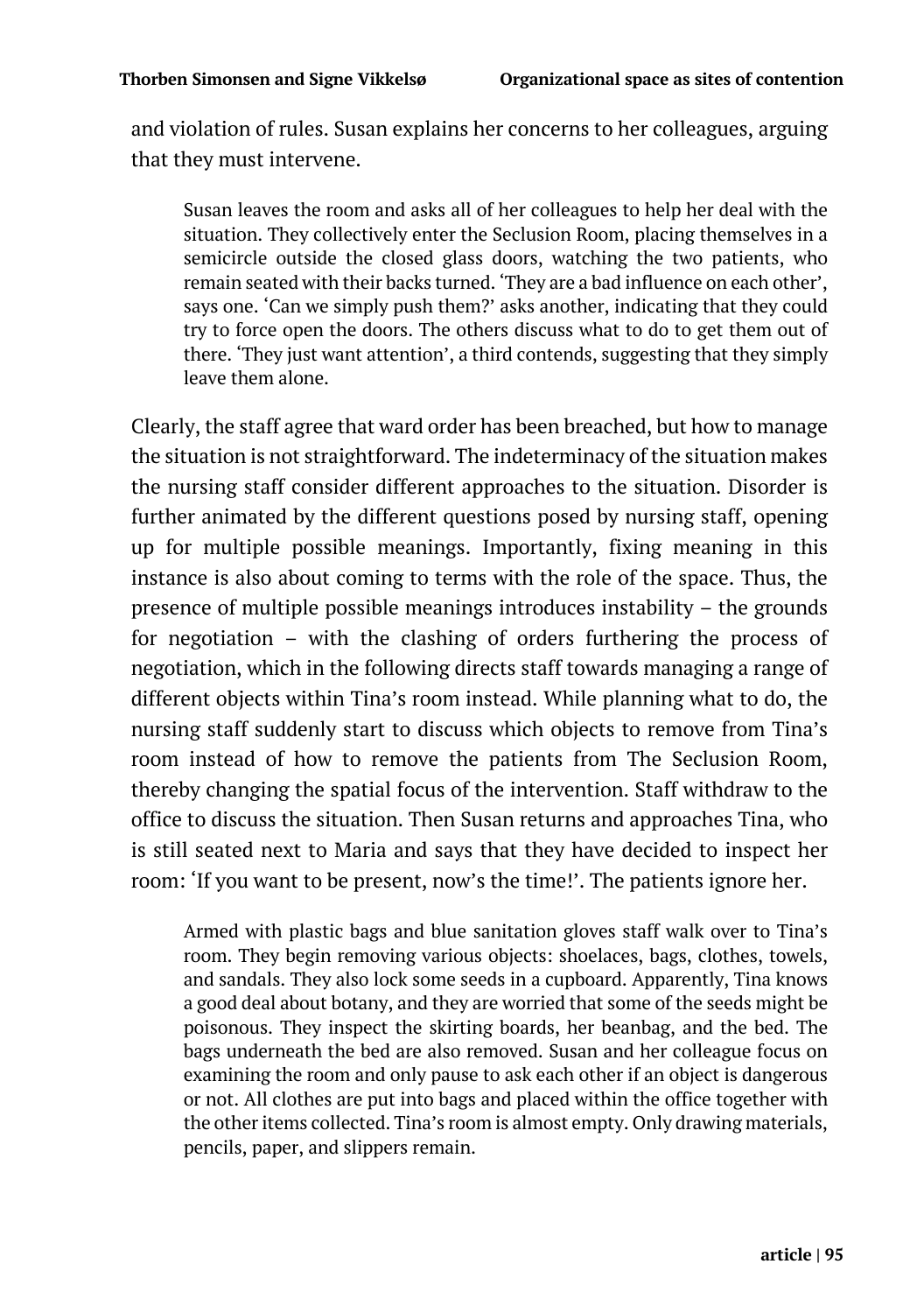Tina's room is essentially empty, stripped of all objects considered potentially dangerous. Although it is her private room, it remains an institutional space accessible to staff at all times. The clash between two orders is evident: between a room ordered in accordance with a patient's perception of a livable, private space and the staff's resolution to re-order the same room in accordance with the perceived risks that objects within that space constitute. Danger is invoked through the classification of the patient as suicidal, and managing the situation becomes a matter of removing items that might be used to that end. The objects, then, are not intrinsically dangerous but might become it. Their properties do not change, but their classification does.

Approximately ten minutes after the inspection of Tina's room, Tina and Maria come out of The Seclusion Room and Susan tells them about the inspection. They pretend not to hear Susan and start to walk down the corridor:

Susan tells them that they are not permitted to walk together, but Tina just smiles roguishly and Maria insists that they can talk to each other if they want. They continue demonstratively down the hall. 'Damn it, then I'll go with you', says Susan bluntly, following them down the corridor.

Despite securing the room and alleviating the immediate threat of suicide, Susan seems reluctant to leave Maria and Tina alone. The ward's spatial order affords movement from one end to the other, allowing patients to walk full circle around the courtyard at its center. Although acting in accordance with the intended design, following the architectural program of action, the two patients' actions within and across these ward spaces are considered problematic. Evidently, the spatial order enables Maria and Tina to provoke Susan, using the space as a place for teaming demonstratively up and averting staff. Patients walking down the corridors together is usually not a problem, on the contrary, in line with the recovery-approach it is considered a positive progression in treatment, but Susan's reaction clearly shows that she does not approve in this instance. Tangible tensions emerged because of the patients' movements through ward spaces and the staff's perceptions of those movements, casting the emerging organizational spaces as disorderly. Clearly challenging her authority, she wants Tina and Maria in line of sight, she explains, and follows them down the corridor. The corridor and the far end of the ward are also considered 'risk zones' due to lack of visibility and audibility.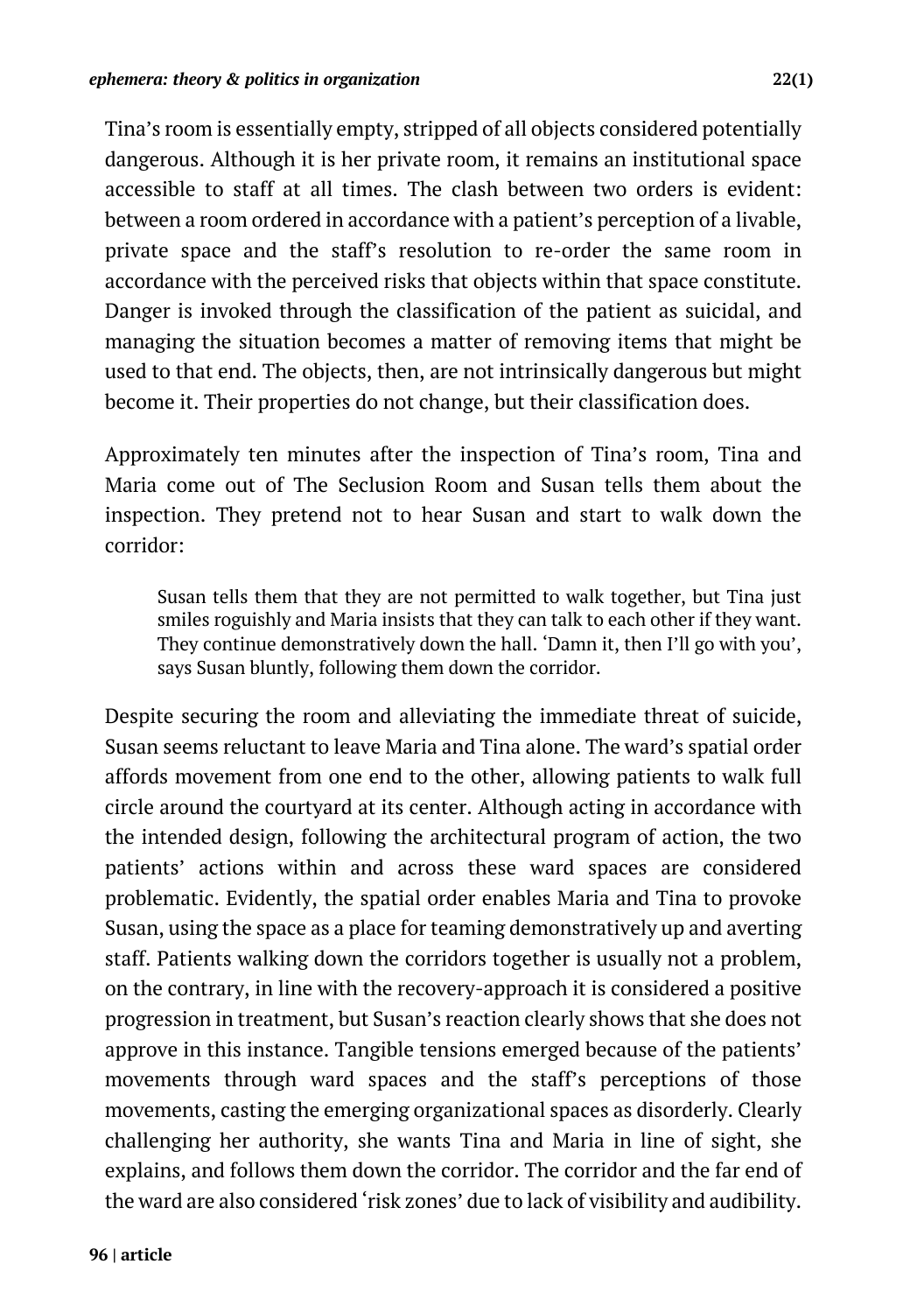Like most other rooms at the ward, they can change status from being seen as accommodating spaces for care and recovery to being risky zones, depending on the way patients inhabit them.

## **Discussion: Organizational space as 'sites of contention'**

In the analysis of the ongoing ordering work of nursing staff and their interactions with patients within and across various ward spaces designed as part of a 'healing architecture', we see how relations of dis/order emerge and clash in the mutual constitution of organizational space. The friction-free space of the inpatient settings animate and arguably amplify tensions between the intended use of spaces, professional concerns, and patient conduct, despite architects, nursing staff, and patients all wanting to support recovery. Just like psychiatric nursing does not unfold as the simple realization of a 'recovery-oriented approach' (Waldemar et al., 2016), neither is the architectural design simply read as a spatial grammar (Simonsen and Højlund, 2018) or authoritative text (Kuhn and Burk, 2014) for the social order on the wards. Following Douglas' encouragement to map the full range of perceived dangers allows us to suggest why this is so: while patients inhabit rooms, hallways and areas in ways they find meaningful, on many occasions nursing staff experience the resulting effects as signs of a looming chaos. The seamless interfaces of ward spaces invite mobility and inhabitation that forms a constant risk of disorder in the eyes of nursing staff, and in their interactions with patients the spatial order of the site becomes a matter of negotiation and contestation.

While all buildings may have such sites of contention, we suggest that the 'healing architecture' of the inpatient settings is particularly prone to produce tensions and amplify relations of dis/order due to its spatial openness and functional indeterminacy. Contrary to the architectural determinism found in nineteenth-century asylums, the lack of physical and functional partitioning in the modern psychiatric hospital studied here animates nursing staff to enact a sort of social architecture in its place, exceedingly carrying out a situated responsive type of 'housekeeping' (Deacon and Fairhurst, 2008). What is supposed to take place where becomes an important point of conflict between staff and patients with constant negotiation between divergent kinds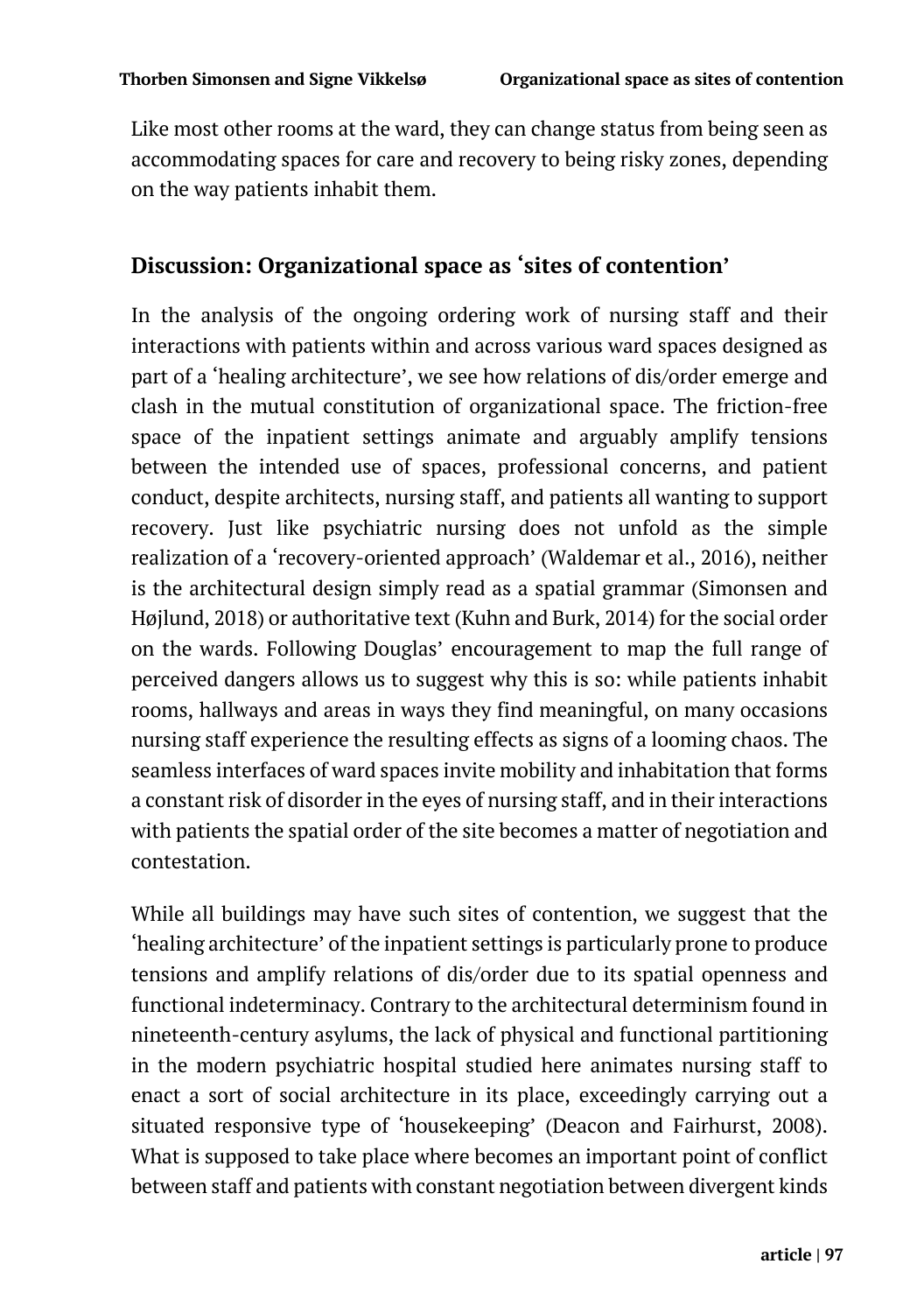of reasoning. This might not in itself be surprising, especially because a psychiatric ward is a complex arrangement of medical, legal, organizational and social practices and a place where demands of care and control co-exist and at times 'rub up against one another uneasily' (Brown and Reavey, 2016: 11).

Nonetheless, the 'liquid architecture' (Kornberger and Clegg, 2004) of the ward spaces intended to enable social interaction, hope, movement, and relational potential seems to amplify features and tensions of organizational life that otherwise might be less salient. Interestingly, similar open and versatile spaces characterize newly built or refurbished shopping malls, hotels, and private homes (Jones, 2018), suggesting that the contemporaneous design of hospitals are perhaps driven by broader cultural ambitions and aesthetic preferences rather than by medical principles and care programs alone (Adams et al., 2010). In fact, the architects took inspiration from modern office buildings rather than mental healthcare facilities, seeking to stimulate mobility and spontaneous encounters. As such, the hospital building makes manifest many of the design principles and spatial forms characteristic of what Spencer (2016) calls 'neoliberal architecture': a friction-free space designed to liberate the subject from modernist and bureaucratic constraints.

Whether such spaces are indeed 'neoliberal' or potentially 'generative', as suggested by Sivunen and Putnam (2020) in their study of activity-based organizing, is secondary to the fact that they certainly change the grounds upon which meaning is constructed (Kuhn and Burk, 2014: 149) in contemporary organizations. While an obvious limitation of our study is that the patients' perceptions of ward spaces are not directly explored, we do, however, show how the spatiality of perceived dangers of nursing staff is tied to the dynamic interplay between matter and meaning on the wards. As such, we confirm that tensions between architectural design and organizational action are constitutive of organizational spaces, and with Douglas we show how such tensions emerge because of particular systems of classification. Following from this, we also see an important link to key arguments in classic organization theory, which might be helpful for better understanding why dilemmas, contradictions, and tensions are constitutive of organizational space.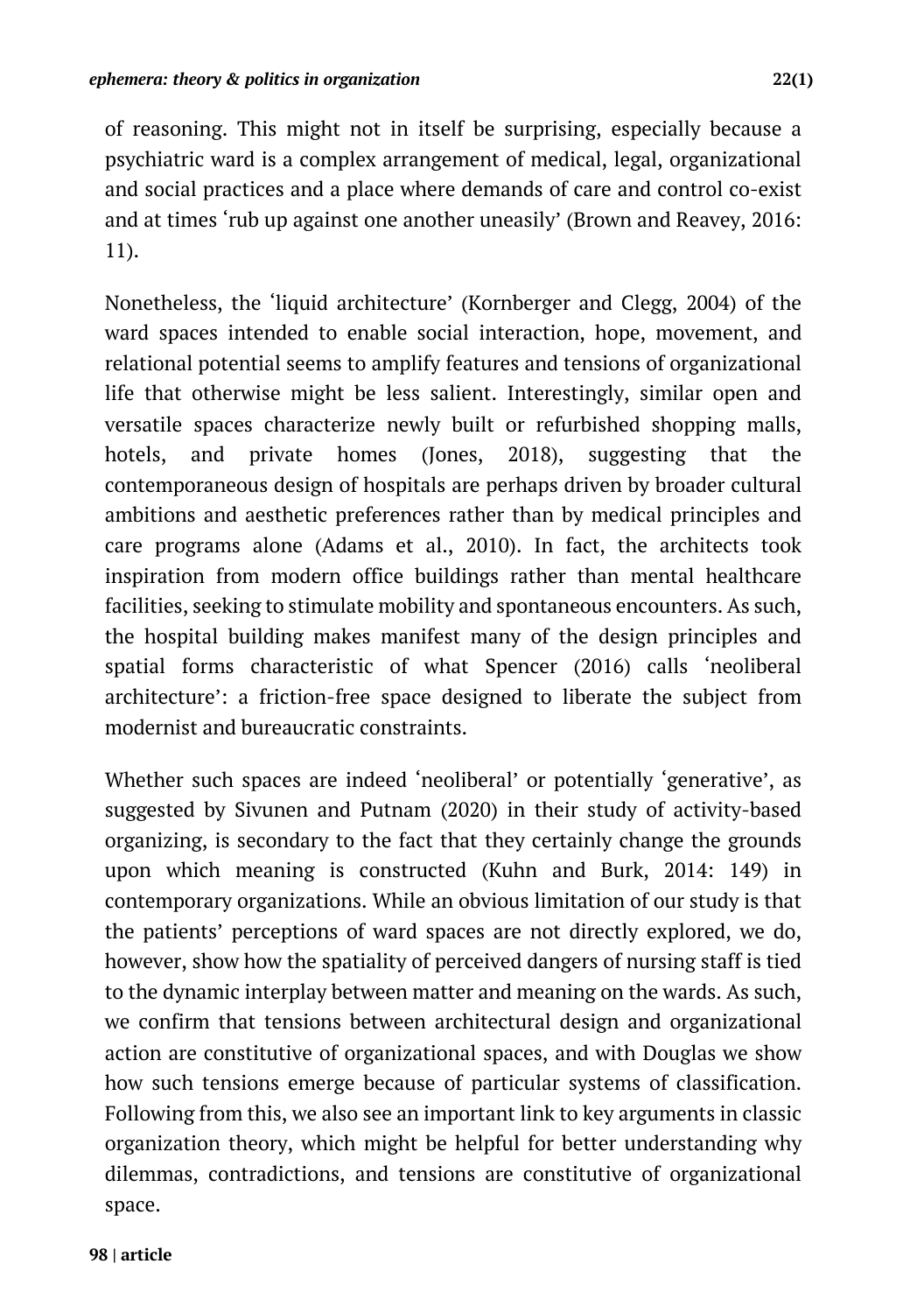For Chester Barnard (1886–1961), a pioneer of the field, what distinguishes an organization is the existence of a collective purpose that unites its members in concerted action for a shorter or longer period. The absence of purpose, meanwhile, will change the dynamics of the group entirely and potentially lead to a disintegration of the organization. However, he also explains that establishing a collective purpose is difficult to delimit and express and fundamentally involves the construction of something that is distinct from an incidental collection of individuals:

It is something that is clearly evident in many observed systems of cooperation, although it is often not formulated in words and cannot be so formulated. In such cases, what is observed is the direction or effect of activities, from which purpose may be inferred. (Barnard, 1968: 86)

Barnard does not write about space but on the necessity of inculcating belief to support organizational purpose. However, tensions in organizational space, we posit, may well be understood exactly as tensions regarding organizational purpose both at the overall institutional level and in the everyday life of inhabitants. Eventhough 'recovery' is the agreed-upon purpose of the organization in question, other well-known and well-described tensions, such as those between control and care, obviously still play an important role despite the architectural intentions, and so do multiple other partially co-existing, partially colliding purposes in the organizational life on the wards. In Douglas' terms, as we have shown, tensions are all about arrangements of space to realise one, rather than another, competing idea. With Barnard we are reminded that this is a core challenge of organizational space. With the open and interpretative flexibility of contemporary architectural designs, combined with the increasingly complex organizational nature of, in our case, psychiatric practice, it is not surprising that organizational spaces may become even more contentious sites and sources for clashing orders.

# **Conclusion**

The theoretical understanding of organizational space has been characterized as fragmented and as drawing on a 'wildness of spatial theories' (Beyes and Holt, 2020), leading to numerous attempts at synthesis and wayfinding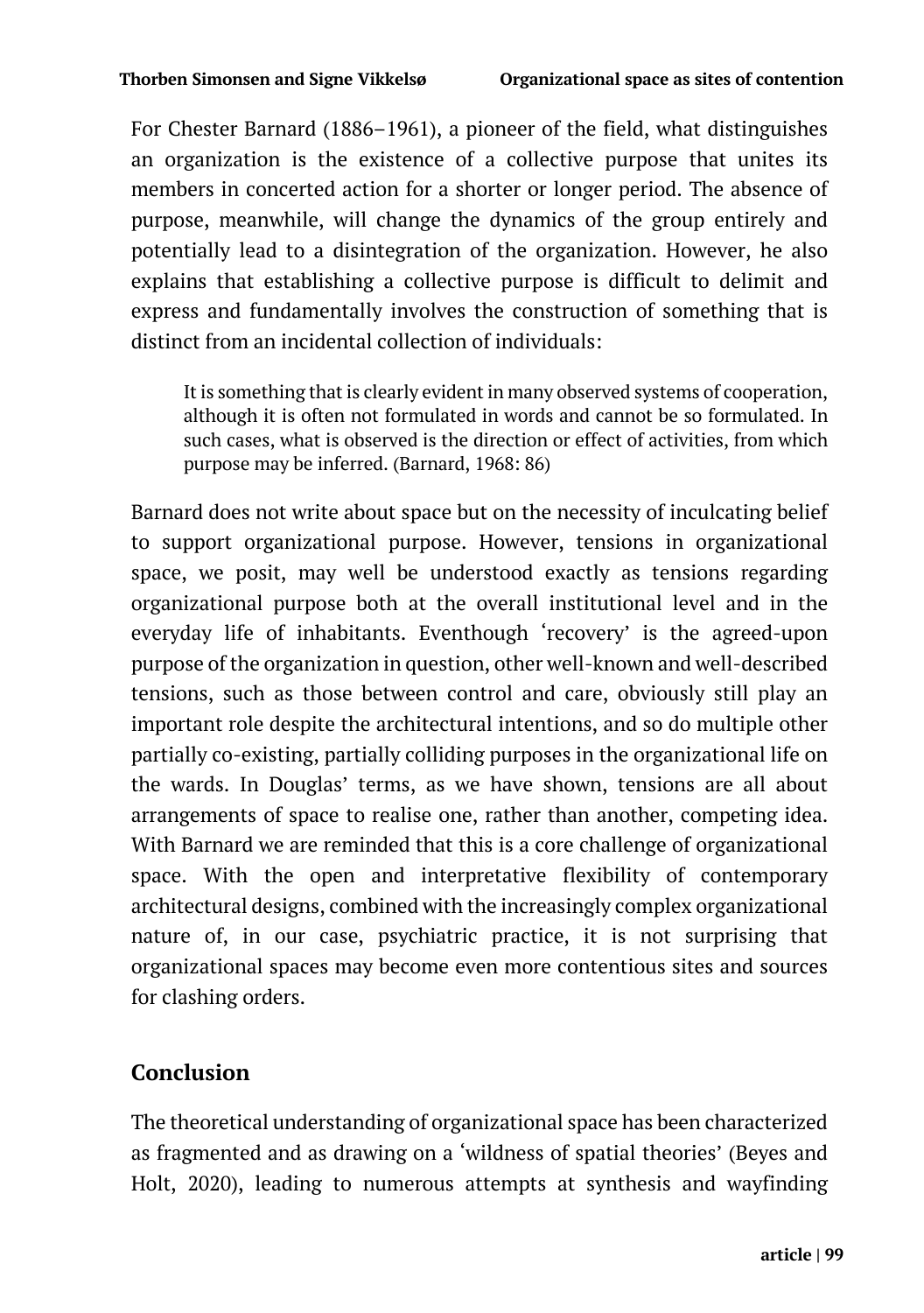(Stephenson et al., 2020; Taylor and Spicer, 2007; Weinfurtner and Seidl, 2018). Our paper takes inspiration from Putnam's (2019) encouragement to focus on spatial tensions rather than supporting one or the other of these attempts. Using the work of Mary Douglas on the relationship between broader systems of classification and experiences of danger and disorder as a vehicle for studying such tensions in two psychiatric wards designed to have 'healing architecture', we have shown how nursing staff engage in ongoing ordering work to remedy an untidy experience of the way patients inhabit the spaces and to (re)install their sense of organizational order.

In discussing this core finding, we argue that the functional indeterminancy and openness of the hospital space in our case, and the clashes between orders it gives rise to, may be indicative, if not symptomatic, of spatial tensions found in other such types of 'liquid architecture' (Kornberger and Clegg, 2004). We suggest that unravelling such tensions with the approach of Douglas offers greater insight into not only *how* but also *why* they emerge, with organizational spaces, in turn, functioning as both the site and source for attempts to make the world conform to an idea. As such, we see a link between contemporary work taking a tension-based approach (Kuhn and Burk, 2014; Putnam, 2019; Sivunen and Putnam, 2020), Douglas' encouragement to pay close attention to the work of particular systems of classification in the production of social order, and the partially forgotten focus in classic organizational theory on the crucial albeit difficult role of purpose in any organization (Du Gay and Vikkelsø, 2017).

The topic of tensions in organizational space is not a subset of a literature on organizational space, we argue, but a defining feature, exactly because of the fundamentally precarious nature of *organization* where one person's order is easily another person's chaos. Understanding organizational spaces as sites of contention encourages us to empirically unravel the negotiations about what is supposed to take place in each case. Rather than seeing organizational space as something that needs conceptual purification – and thus continuing the debates about which approach is most appropriate – we propose the less dramatic but in our view more relevant approach that the tensions constitutive of organizational spaces are tensions about what is to be purposefully organized.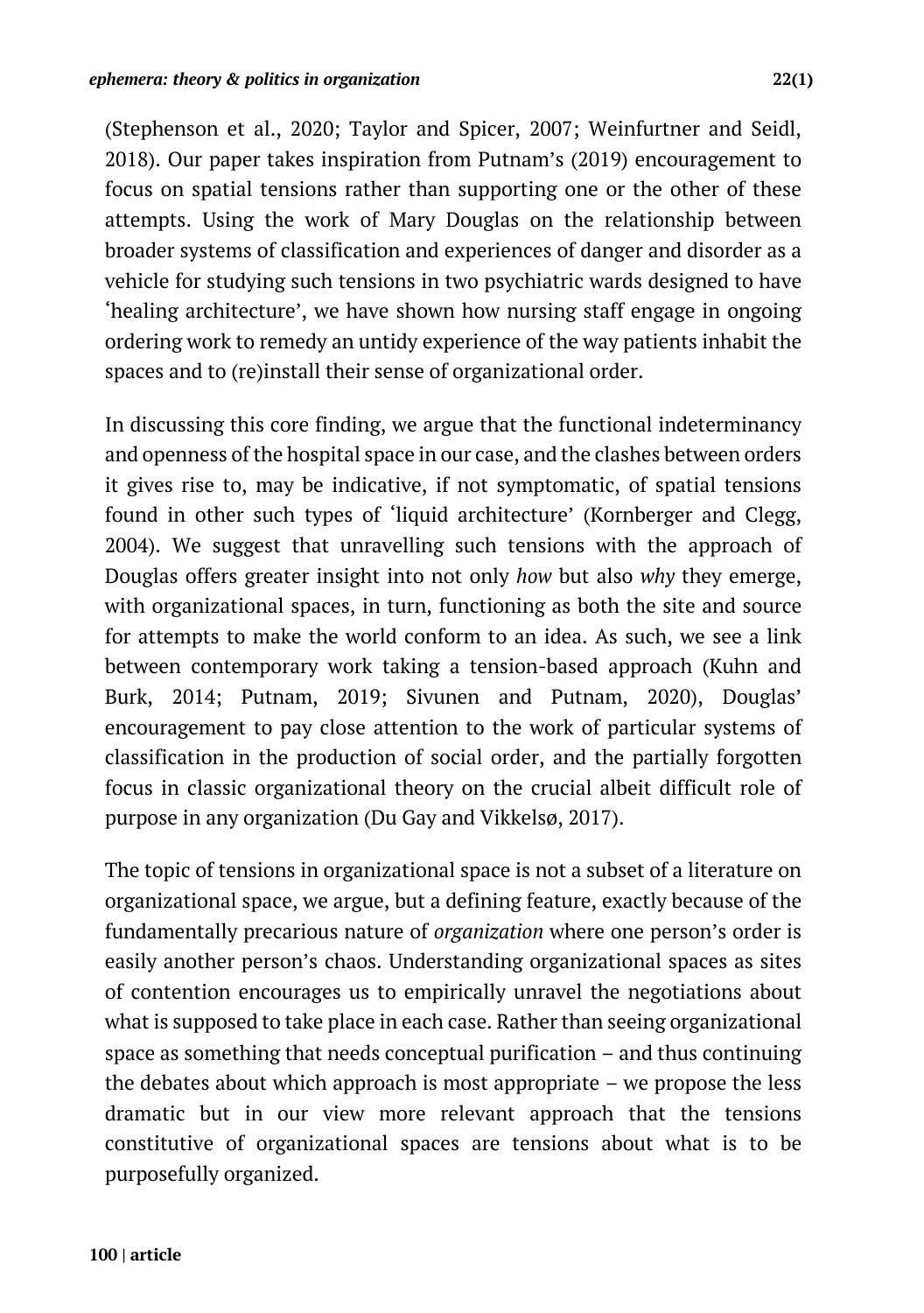#### **references**

Adams, A., D. Theodore, E. Goldenberg, C. McLaren, P. McKeever (2010) ''Kids in the atrium: Comparing architectural intentions and children's experiences in a pediatric hospital lobby', *Social Science and Medicine*, 70: 658-667.

Baldry, C. (1999) 'Space - The Final Frontier', *Sociology*, 33: 535-553.

- Baldry, C. and A. Barnes (2012) 'The open-plan academy: space, control and the undermining of professional identity', *Work, Employment and Society*, 26: 228-245.
- Barnard, C. (1968) *The functions of the executive*. Boston: Harvard University Press.
- Best, K. and J. Hindmarsh (2019) 'Embodied spatial practices and everyday organization: The work of tour guides and their audiences', *Human Relations*, 72: 248-271.
- Beyes, T. and R. Holt (2020) 'The Topographical imagination: Space and organization theory', *Organization Theory,* 1(2): 1-26.
- Beyes, T. and C. Steyaert (2012) 'Spacing organization: non-representational theory and performing organizational space', *Organization*, 19: 45-61.
- Borch, C. (2009) 'Organizational atmospheres: Foam, affect and architecture', *Organization*, 17: 223-241.
- Bromley, E. (2012) 'Building patient-centeredness: Hospital design as an interpretive act', *Social Science and Medicine,* 75: 1057-1066.
- Brown, S.D. and P. Reavey (2016) 'Institutional forgetting/forgetting institutions: Space and memory in secure forensic psychiatric care', in E. Welke and P. Walgenbach (eds.) *Institutions Inc*. New York: Palgrave Macmillan.
- Cnossen, B. and N. Bencherki (2018) 'The role of space in the emergence and endurance of organizing: How independent workers and material assemblages constitute organization', *Human Relations,* 72(6), 1057-1080.
- Connellan, K. (2013) 'The psychic life of white: Power and space', *Organization Studies*, 34: 1529-1549.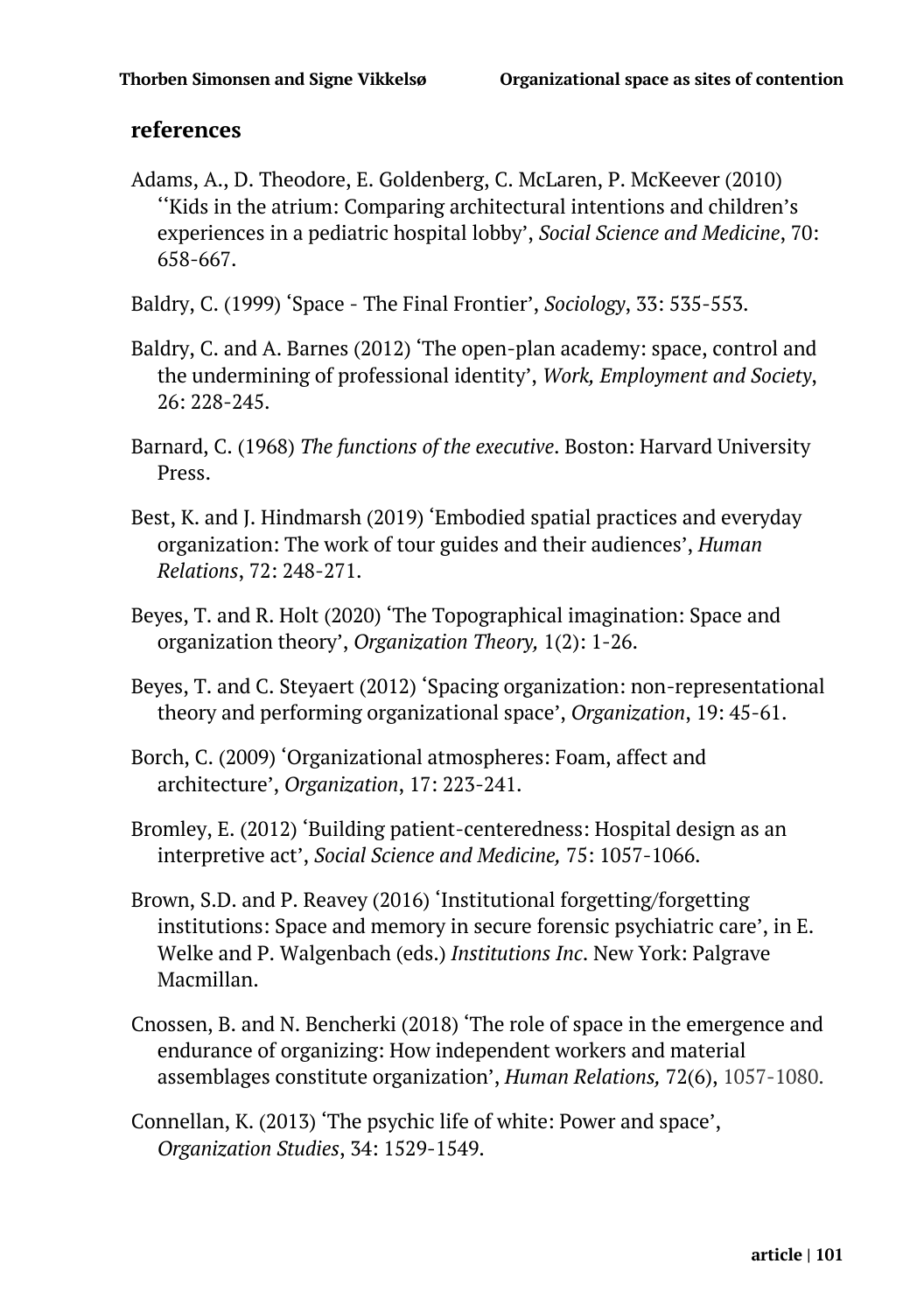- Cooper, R. (1986) 'Organization/Disorganization', *Social Science Information,* 25: 299-335.
- Cooren, F. and P. Caïdor (2019) 'Communication as dis/organization: How to analyze tensions from a relational perspective', in C. Vásquez and T. Kuhn (eds.) *Dis/Organization as communication: Exploring the disordering, disruptive and chaotic properties of communication*. New York: Routledge.
- Dale, K. (2005) 'Building a social materiality: Spatial and embodied politics in organizational control', *Organization*, 12: 649-678.
- Dale, K. and G. Burrell (2008) *The spaces of organisation & the organisation of space: Power, identity & materiality at work.* New York: Palgrave Macmillan.
- de Vaujany, F.-X. and E. Vaast (2014) 'If these walls could talk: The mutual construction of organizational space and legitimacy', *Organization Science*, 25: 713-731.
- Deacon, M. and E. Fairhurst (2008) 'The real-life practice of acute inpatient mental health nurses: An analysis of "eight interrelated bundles of activity"', *Nursing Inquiry*, 15: 330-340.
- Delamont, S. (2011) 'Ethnography and participant observation', in C. Seale, G. Gobo, J.F. Gubrium and D. Silverman (eds.) *Handbook of qualitative research,* London: SAGE.
- Douglas, M. (1968) 'Pollution', in D.L. Sills (eds.) *International encyclopedia of the social sciences.* New York: Wiley Macmillan.
- Douglas, M. (1966/2009) *Purity and danger*. New York: Routledge.
- Du Gay, P. and S. Vikkelsø (2017) *For formal organization: The past in the present and future of organization theory.* Oxford: Oxford University Press.
- Giovannoni, E. and P. Quattrone (2018) 'The materiality of absence: Organizing and the case of the incomplete cathedral', *Organization Studies,* 39: 849-871.
- Halford, S. and P. Leonard (2006) 'Place, space and time: Contextualizing workplace subjectivities', *Organization Studies*, 27: 657-676.
- Hjorth, D. (2004) 'Creating space for play/invention: Concepts of space and organizational entrepreneurship', *Entrepreneurship and Regional Development*, 16: 413-432.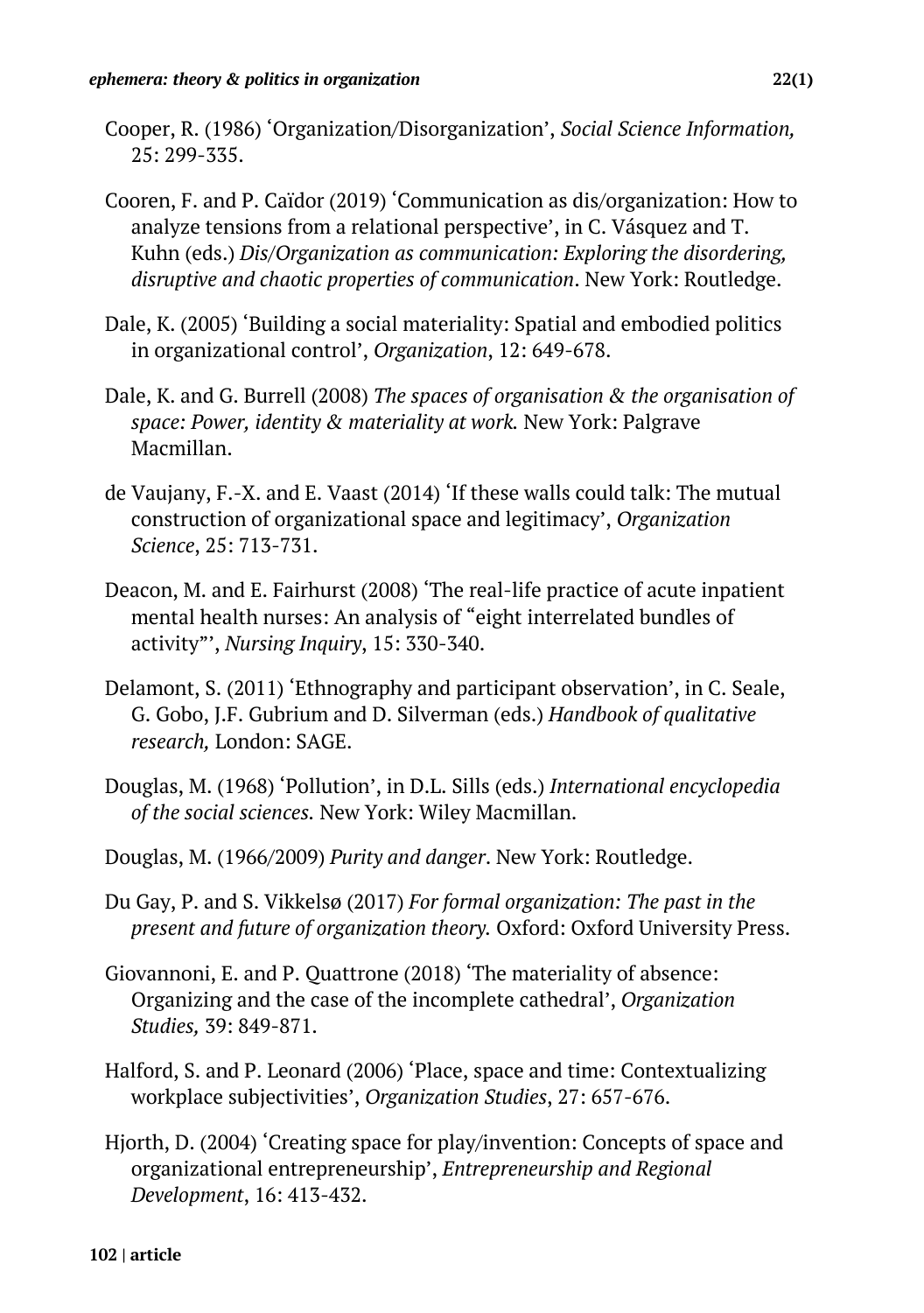- Hoeyer, K., L. Dahlager, and N. Lynöe (2005) 'Conflicting notions of research ethics: The mutually challenging traditions of social scientists and medical researchers', *Social Science and Medicine*, 61: 1741-1749.
- Jones, G., C. McLean and P. Quattrone (2004) 'Spacing and timing', *Organization,* 11: 723-741.
- Jones, P. (2018) 'Private finance initiative hospital architecture: towards a political economy of the Royal Liverpool University Hospital', *Sociology of Health and Illness,* 40: 327-339.
- Jovanović, N., J. Campbell and S. Priebe (2019) 'How to design psychiatric facilities to foster positive social interaction: A systematic review', *European Psychiatry*, 60: 49-62.
- Kornberger, M. and S.R. Clegg (2004) 'Bringing space back in: Organizing the generative building', *Organization Studies,* 25: 1095-1114.
- Kuhn, T.R. and N. Burk (2014) 'Spatial design as sociomaterial practice: A (dis)organizing perspective on communiative constitution', in F. Cooren, E. Vaara, A. Langley and H. Tsoukas (eds.), *Language and communication at work: Discourse, narrativity, and organizing.* Oxford: Oxford University Press.
- Kvale, S. (1997) *InterView - En introduktion til det kvalitative forskningsinterview.* Copenhagen: Hans Reitzels Forlag.
- Lawson, B. (2010) 'Healing architecture', *Arts & Health,* 2: 95-108.
- Leonard, P. (2013) 'Changing organizational space: green? Or lean and mean?', *Sociology*, 47: 333-349.
- McDonald, S. (2005) 'Studying actions in context: a qualitative shadowing method for organizational research', *Qualitative Research*, 5: 455-473.
- McGrath, L. and P. Reavey (2019) *The handbook of mental health and space: Community and clinical applications.* London: Routledge.
- Munro, I. and S. Jordan (2013) '"Living Space" at the Edinburgh Festival Fringe: Spatial tactics and the politics of smooth space', *Human Relations*, 66: 1497-1525.

Munro, R. (2001) 'Unmanaging/Disorganisation', *ephemera*, 1: 395-403.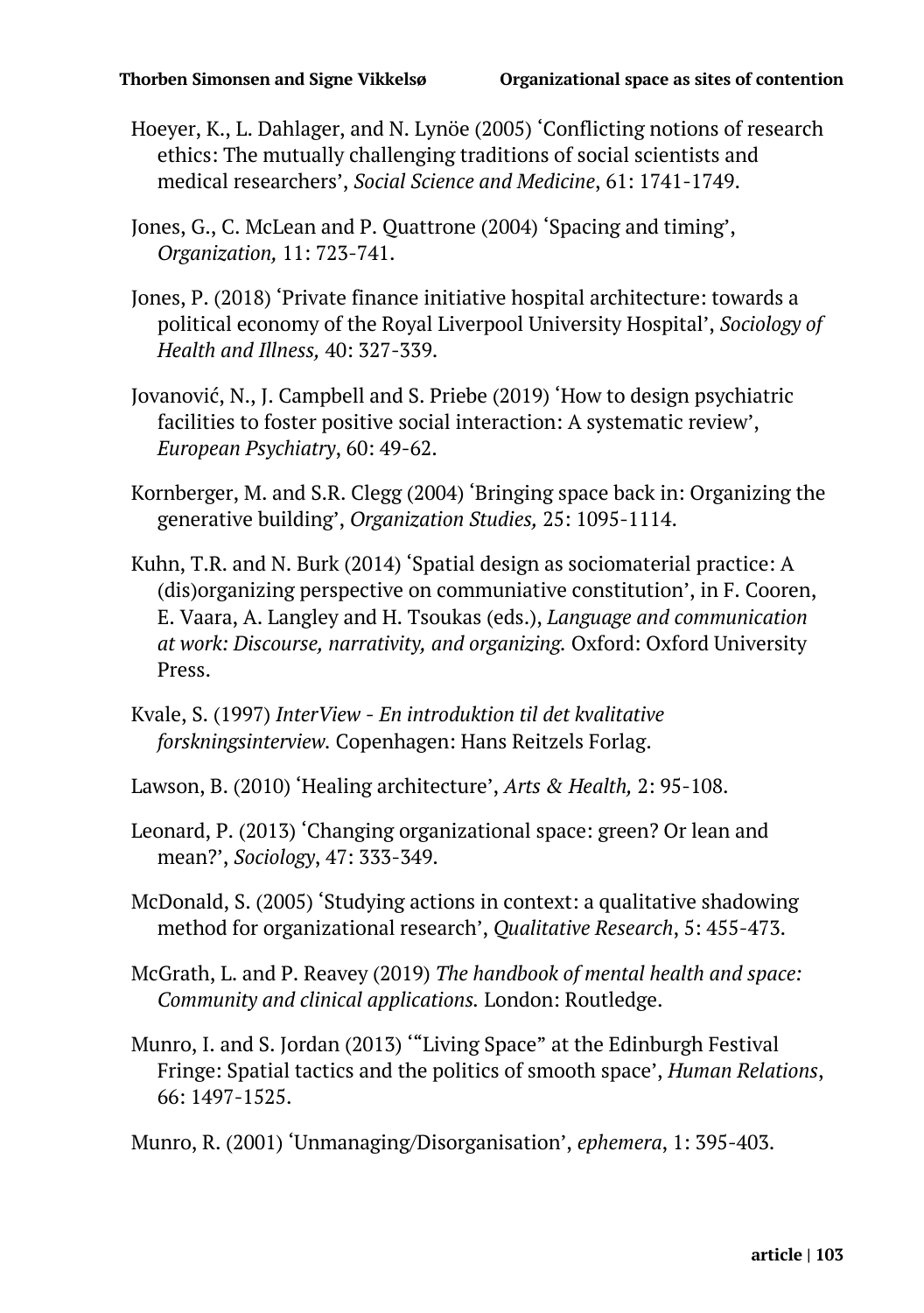- Putnam, L.L. (2019) 'Constituting order and disorder: Embracing tensions and contradictions', in C. Vásquez and T. Kuhn (eds.) *Dis/Organization as communication: Exploring the disordering, disruptive and chaotic properties of communication*. New York: Routledge.
- Ratner, H. (2019) 'Topologies of organization: Space in continuous deformation', *Organization Studies,* 41(11): 1-18.
- Ropo, A., E. Sauer and P. Salovaara (2013) 'Embodiment of leadership through material place', *Leadership,* 9: 378-395.
- Shortt, H. (2015) 'Liminality, space and the importance of 'transitory dwelling places' at work', *Human Relations*, 68: 633-658.
- Simonsen, T. (2020) '*The spatial organization of psychiatric practice - A situated inquiry into "healing architecture."'* PhD Thesis. Copenhagen Business School.
- Simonsen, T. and H. Højlund (2018) 'Rummets grammatik Helende arkitektur i psykiatrien', *Politik*: 22-42.
- Sivunen, A. and L.L. Putnam (2020) 'The dialectics of spatial performances: The interplay of tensions in activity-based organizing', *Human Relations*, 73: 1129-1156.
- Spencer, D. (2016) *The architecture of neoliberalism: How contemporary architecture became an instrument of control and compliance.* New York: Bloomsbury Publishing.
- Stephenson, K.A., A. Kuismin, L.L. Putnam and A. Sivunen (2020) 'Process studies of organizational space', *Academy of Management Annals*, 14: 797- 827.
- Taylor, S. and A. Spicer (2007) 'Time for space: A narrative review of research on organizational spaces', *International Journal of Management Reviews*, 9: 325-346.
- Timmermans, S. (2013) 'Seven warrants for qualitative health sociology', *Social Science and Medicine*, 77: 1-8.
- Vásquez, C., D. Schoeneborn, and V. Sergi (2016) 'Summoning the spirits: Organizational texts and the (dis)ordering properties of communication', *Human Relations*, 69: 629-659.